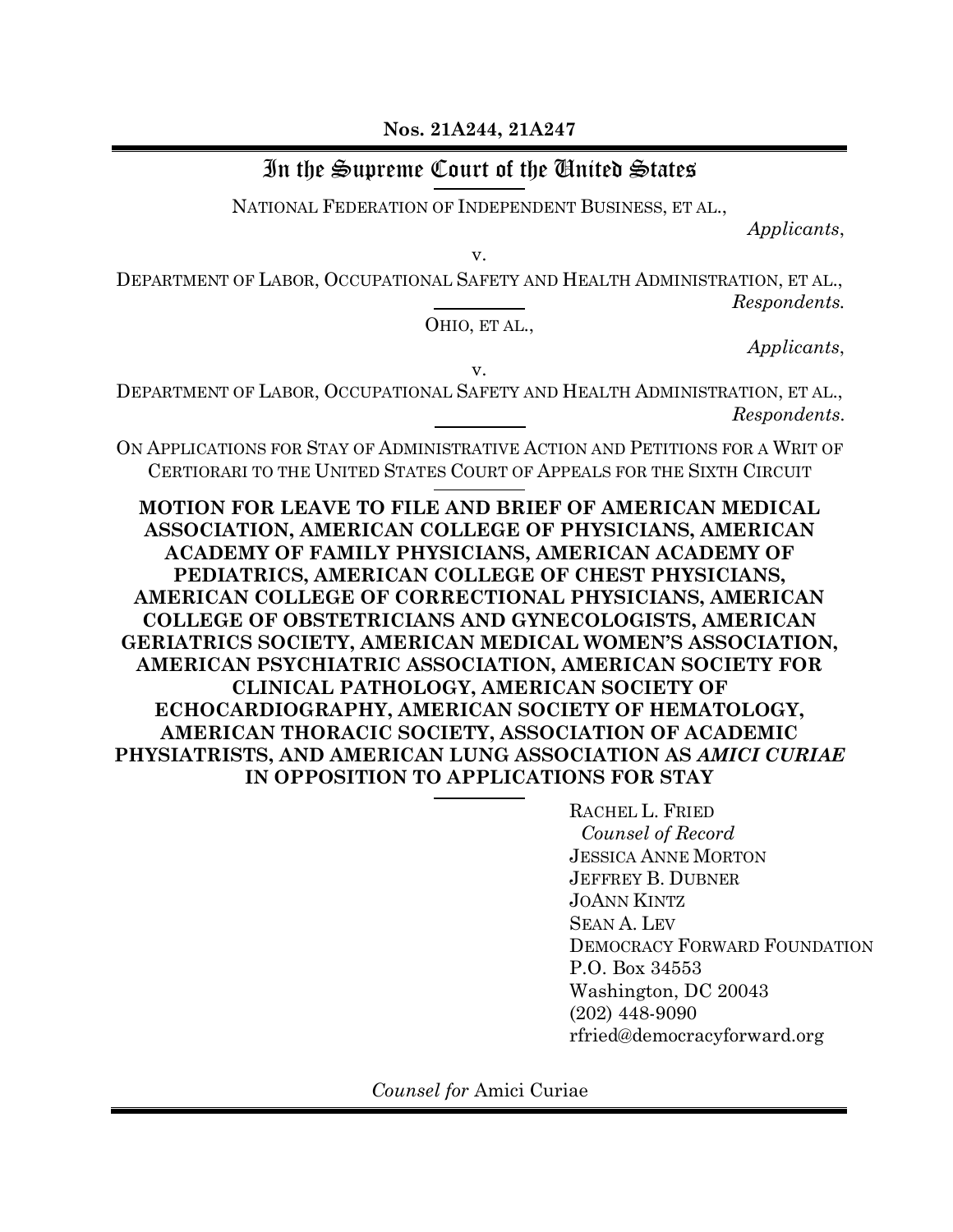The American Medical Association, American College of Physicians, American Academy of Family Physicians, American Academy of Pediatrics, American College of Chest Physicians, American College of Correctional Physicians, American College of Obstetricians and Gynecologists, American Geriatrics Society, American Medical Women's Association, American Psychiatric Association, American Society for Clinical Pathology, American Society of Echocardiography, American Society of Hematology, American Thoracic Society, Association of Academic Physiatrists, and American Lung Association respectfully move for leave to file the enclosed brief as *amici curiae* in opposition to Applicants' applications for stay of administrative action, including leave to file in 8½- by 11-inch format.

*Amici* include fifteen national medical societies and an organization representing patients and the public health. *Amici* have a strong interest in promoting public health and reducing the spread of COVID-19. The attached brief reflects *Amici*'s extensive review of medical literature supporting the efficacy and safety of COVID-19 vaccines authorized or approved by the U.S. Food and Drug Administration. Accordingly, the proposed brief will assist the Court because it sets forth medical and scientific information demonstrating that a stay of OSHA's Emergency Temporary Standard requiring vaccination or testing among large employers would cause severe and irreparable harm to the public interest.

Courts have repeatedly granted leave for one or more of *Amici* to file briefs as *amici curiae* in cases related to federal vaccination policies. This includes the court of appeals below, which accepted an *amicus curiae* brief on behalf of the American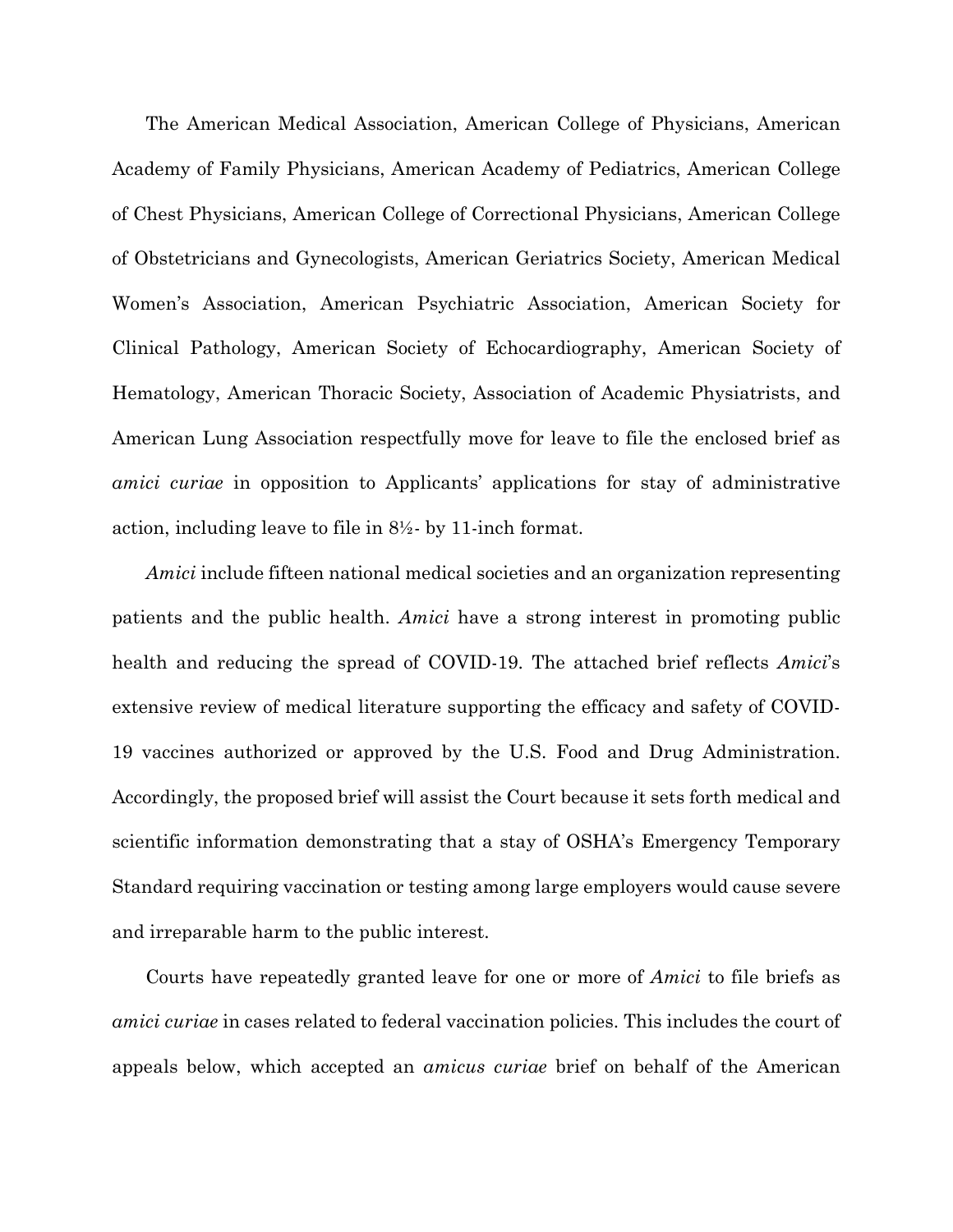Medical Association. *See* Order, *In re MCP No. 165, OSHA Rule on COVID-19 Vaccination and Testing, 86 Fed. Reg. 61402*, No. 21-7000 (6th Cir. Dec. 3, 2021), Dkt. No. 299 (granting motion of American Medical Association to file *amicus curiae* brief); *see also* Instanter Order, *Indiana* v. *OSHA*, No. 21-3066 (7th Cir. Nov. 18, 2021), Dkt. No. 22, (same); Court Order, *BST Holdings* v. *OSHA*, No. 21-60845 (5th Cir. Nov. 11, 2021) (same); Clerk Order, *Missouri* v. *Biden*, No. 21-3725 (8th Cir. Dec. 13, 2021) (granting motion of several *Amici* to file *amicus curiae* brief).

Counsel for *Amici* have consulted with the parties' counsel, with ten days' notice before this filing. Counsel for the Business Association Applicants do not oppose this motion. Counsel for the State Applicants consent to this motion. Counsel for Respondents take no position.

To the extent that leave is required, *Amici* respectfully move for leave to file the attached brief on 8½- by 11-inch paper, rather than in booklet form, given the expedited nature of the briefing. Should the Clerk's Office, the Circuit Justice, or the Court so require, *Amici* commit to re-filing expeditiously in booklet format. *See* S. Ct. Rule 21.2(c).

For the foregoing reasons, *Amici* respectfully move for leave to file the attached *amicus curiae* brief in opposition to Applicants' applications for stay of administrative action.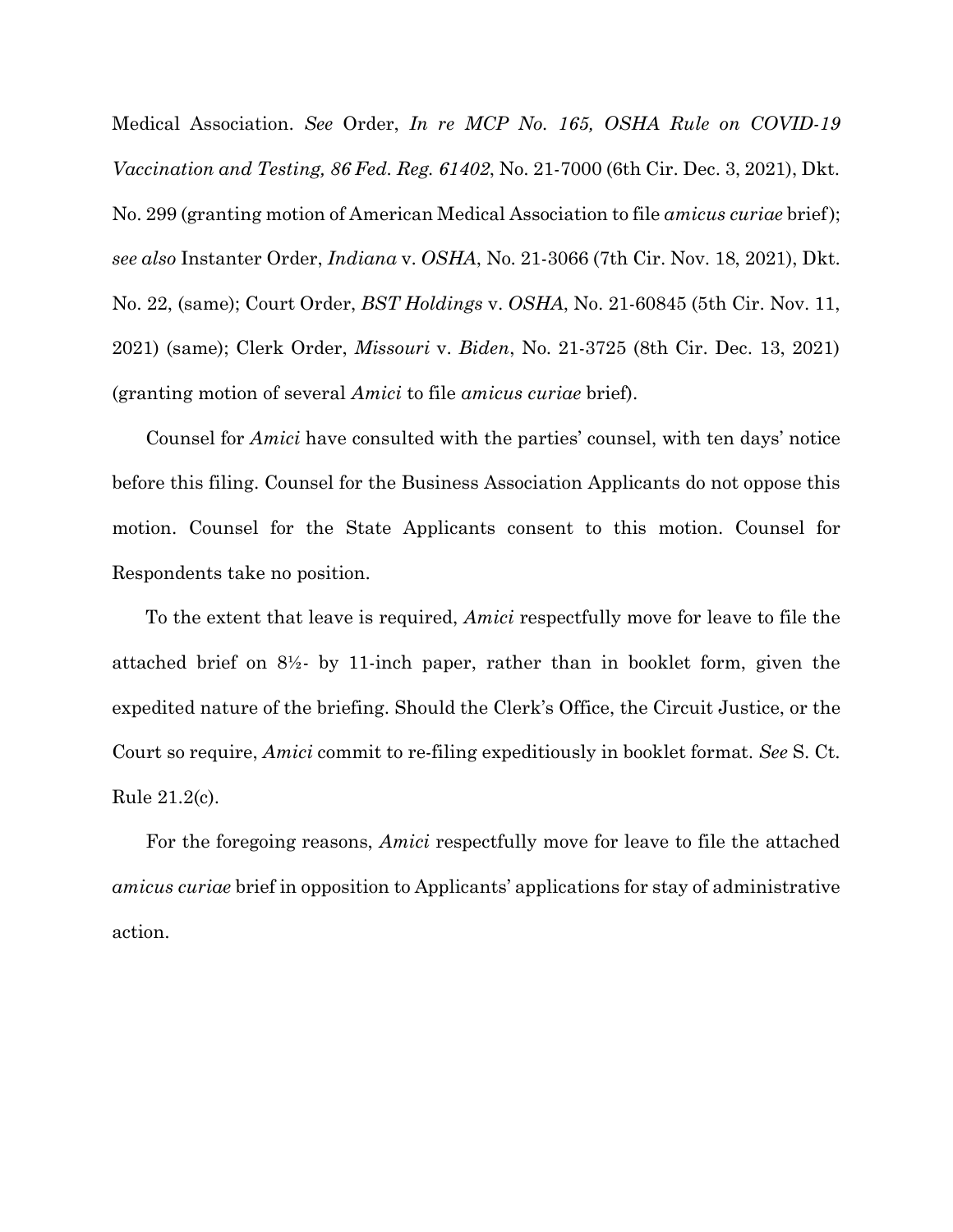Dated: December 30, 2021

Respectfully submitted,

Rachel L. Fried *Counsel of Record* Jessica Anne Morton Jeffrey B. Dubner JoAnn Kintz\* Sean A. Lev DEMOCRACY FORWARD FOUNDATION P.O. Box 34553 Washington, DC 20043 (202) 448-9090 rfried@democracyforward.org

*Counsel for* Amici Curiae

*\* Not admitted in the District of Columbia; practicing under the supervision of Democracy Forward lawyers.*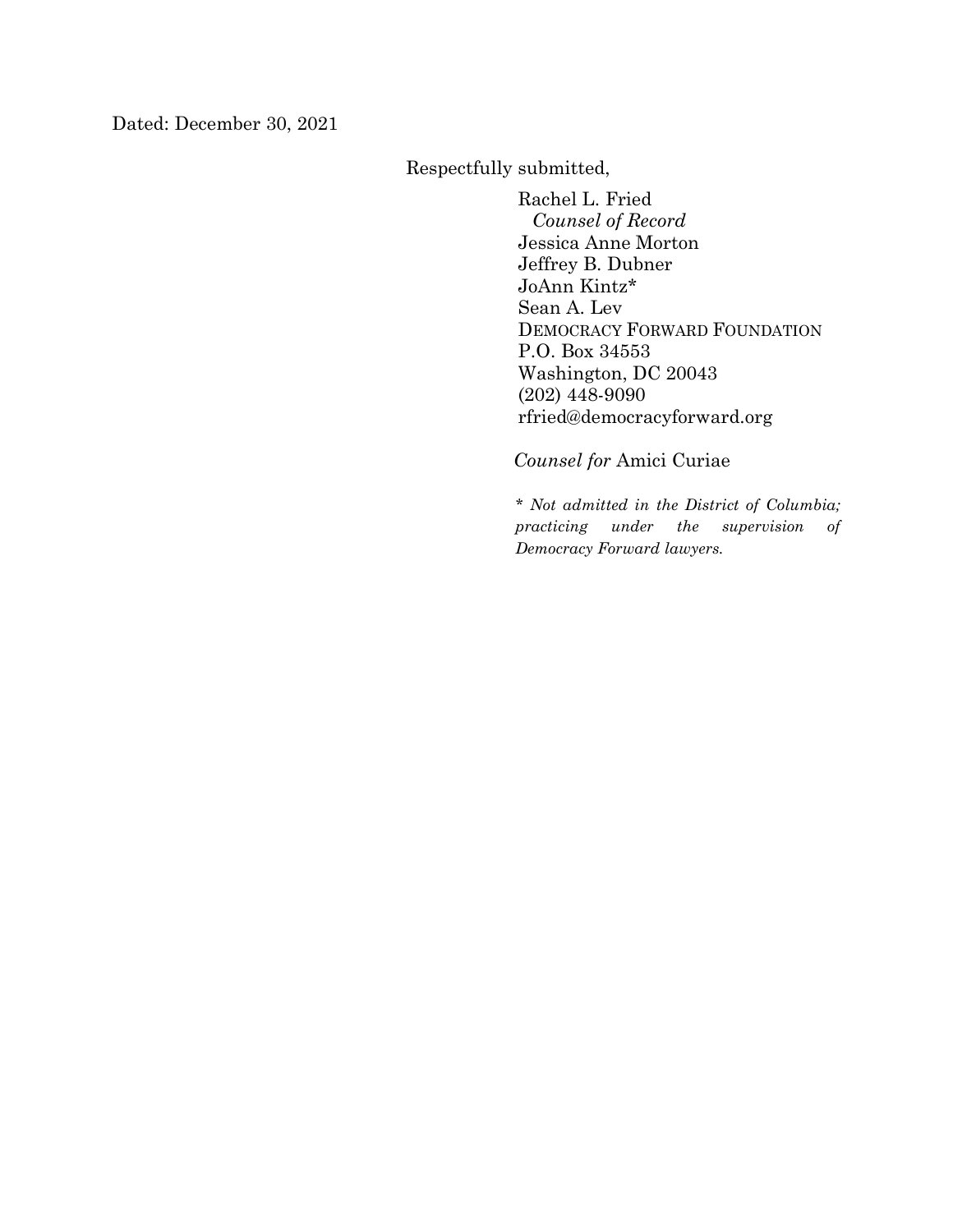**Nos. 21A244, 21A247**

# In the Supreme Court of the United States

NATIONAL FEDERATION OF INDEPENDENT BUSINESS, ET AL.,

*Applicants*,

v.

DEPARTMENT OF LABOR, OCCUPATIONAL SAFETY AND HEALTH ADMINISTRATION, ET AL., *Respondents.*

OHIO, ET AL.,

*Applicants*,

v.

DEPARTMENT OF LABOR, OCCUPATIONAL SAFETY AND HEALTH ADMINISTRATION, ET AL., *Respondents*.

ON APPLICATIONS FOR STAY OF ADMINISTRATIVE ACTION AND PETITIONS FOR A WRIT OF CERTIORARI TO THE UNITED STATES COURT OF APPEALS FOR THE SIXTH CIRCUIT

**BRIEF OF AMERICAN MEDICAL ASSOCIATION, AMERICAN COLLEGE OF PHYSICIANS, AMERICAN ACADEMY OF FAMILY PHYSICIANS, AMERICAN ACADEMY OF PEDIATRICS, AMERICAN COLLEGE OF CHEST PHYSICIANS, AMERICAN COLLEGE OF CORRECTIONAL PHYSICIANS, AMERICAN COLLEGE OF OBSTETRICIANS AND GYNECOLOGISTS, AMERICAN GERIATRICS SOCIETY, AMERICAN MEDICAL WOMEN'S ASSOCIATION, AMERICAN PSYCHIATRIC ASSOCIATION, AMERICAN SOCIETY FOR CLINICAL PATHOLOGY, AMERICAN SOCIETY OF ECHOCARDIOGRAPHY, AMERICAN SOCIETY OF HEMATOLOGY, AMERICAN THORACIC SOCIETY, ASSOCIATION OF ACADEMIC PHYSIATRISTS, AND AMERICAN LUNG ASSOCIATION AS**  *AMICI CURIAE* **IN OPPOSITION TO APPLICATIONS FOR STAY**

> RACHEL L. FRIED *Counsel of Record* JESSICA ANNE MORTON JEFFREY B. DUBNER JOANN KINTZ SEAN A. LEV DEMOCRACY FORWARD FOUNDATION P.O. Box 34553 Washington, DC 20043 (202) 448-9090 rfried@democracyforward.org

*Counsel for* Amici Curiae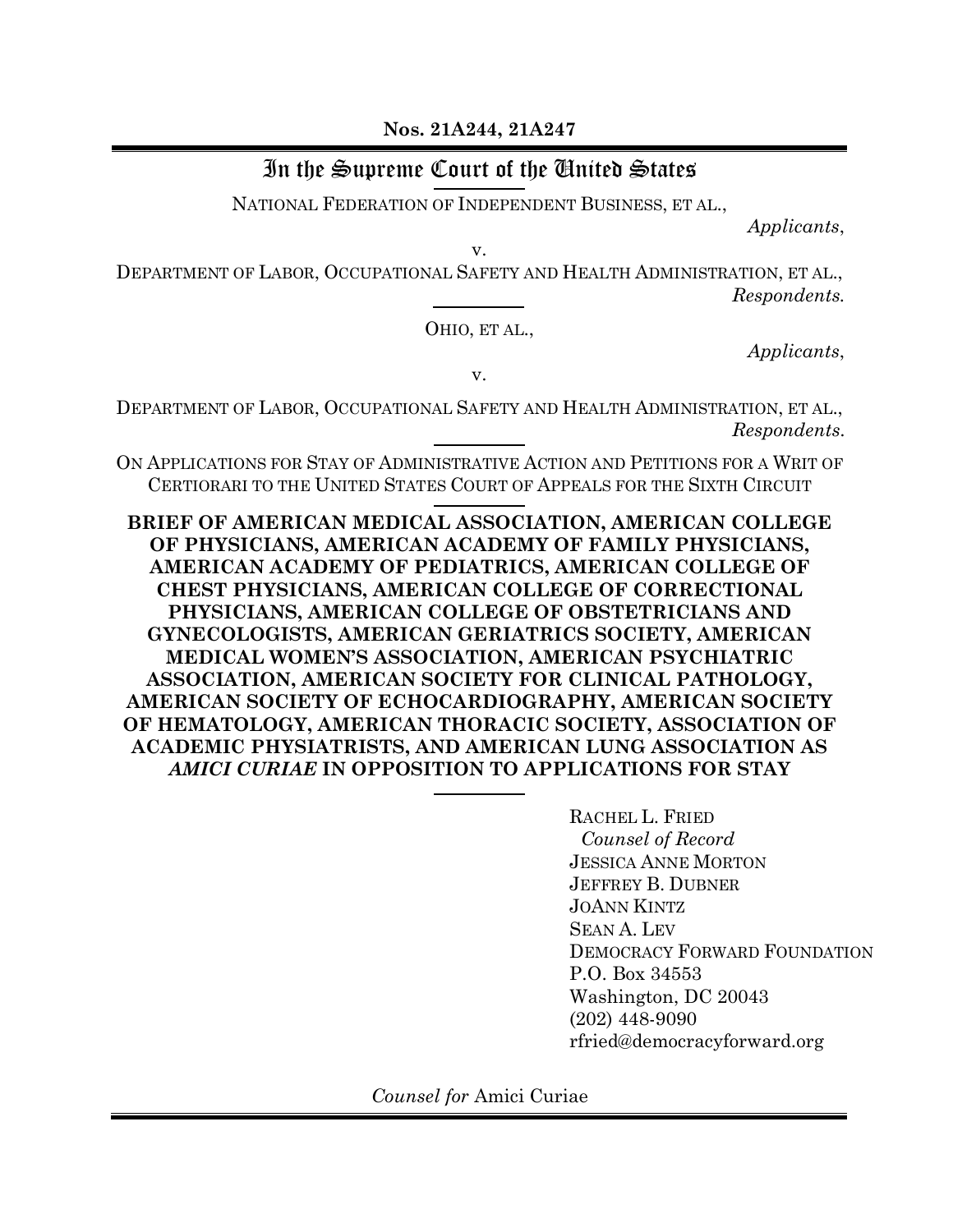## **TABLE OF CONTENTS**

| II. Vaccines Provide A Safe And Effective Way To Help Reduce Transmission Of |  |
|------------------------------------------------------------------------------|--|
| III. The More Workers Who Get Vaccinated, The Safer Workplaces Become 13     |  |
| IV. Widespread Vaccination Is The Most Effective Way To Protect Workers From |  |
|                                                                              |  |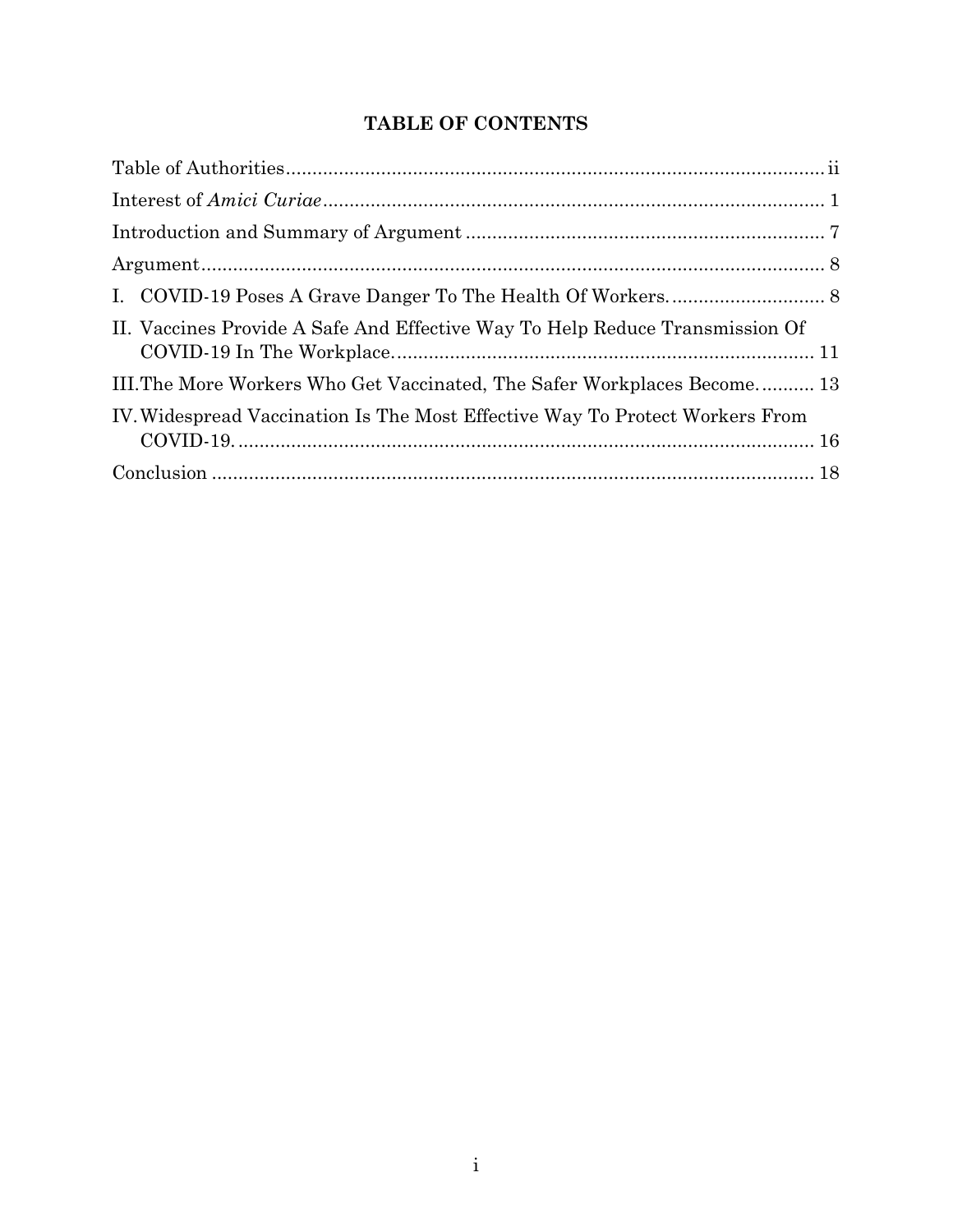## **TABLE OF AUTHORITIES**

| <b>Other Authorities</b>                                                                                                                                                                                                                                                            | Page(s) |
|-------------------------------------------------------------------------------------------------------------------------------------------------------------------------------------------------------------------------------------------------------------------------------------|---------|
| American Medical Ass'n, AMA, AHA, ANA urge vaccinations as U.S.                                                                                                                                                                                                                     |         |
| American Medical Ass'n, Digital Vaccine Credential Systems and<br>Vaccine Mandates in COVID-19 H-440.808 (last visited Dec. 30,                                                                                                                                                     |         |
| Marissa G. Baker et al., <i>Estimating the burden of United States</i><br>workers exposed to infection or disease: A key factor in containing<br>risk of COVID-19 infection, PLoS ONE (Apr. 28, 2020),                                                                              |         |
| Yinon M. Bar-On et al., <i>Protection of BNT162b2 Vaccine Booster</i><br>against Covid-19 in Israel, 385 New Eng. J. Med. 1393 (Oct. 7,                                                                                                                                             |         |
| Rajaie Batniji, <i>Historical Evidence to Inform COVID-19 Vaccine</i><br>Mandates, 397 Lancet 791 (Feb. 27, 2021), https://bit.ly/3Fl2ykM  14                                                                                                                                       |         |
| Catherine H. Bozio et al., <i>Laboratory-Confirmed COVID-19 Among</i><br>Adults Hospitalized with COVID-19-Like Illness with Infection-<br>Induced or mRNA Vaccine-Induced SARS-CoV-2 Immunity — Nine<br><i>States, January–September 2021, 70 Morbidity &amp; Mortality Weekly</i> |         |
| Alyson M. Cavanaugh et al., Reduced Risk of Reinfection with SARS-<br>CoV-2 After COVID-19 Vaccination — Kentucky, May-June 2021,<br>70 Morbidity & Mortality Weekly Rep. 1081 (Aug. 13, 2021),                                                                                     |         |
|                                                                                                                                                                                                                                                                                     |         |
| CDC, Benefits of Getting a COVID-19 Vaccine (last updated Nov. 29,                                                                                                                                                                                                                  |         |
| CDC, CDC Endorses ACIP's Updated COVID-19 Vaccine                                                                                                                                                                                                                                   |         |
| CDC, COVID Data Tracker, https://bit.ly/3Du7Glz (last visited Dec. 30,                                                                                                                                                                                                              |         |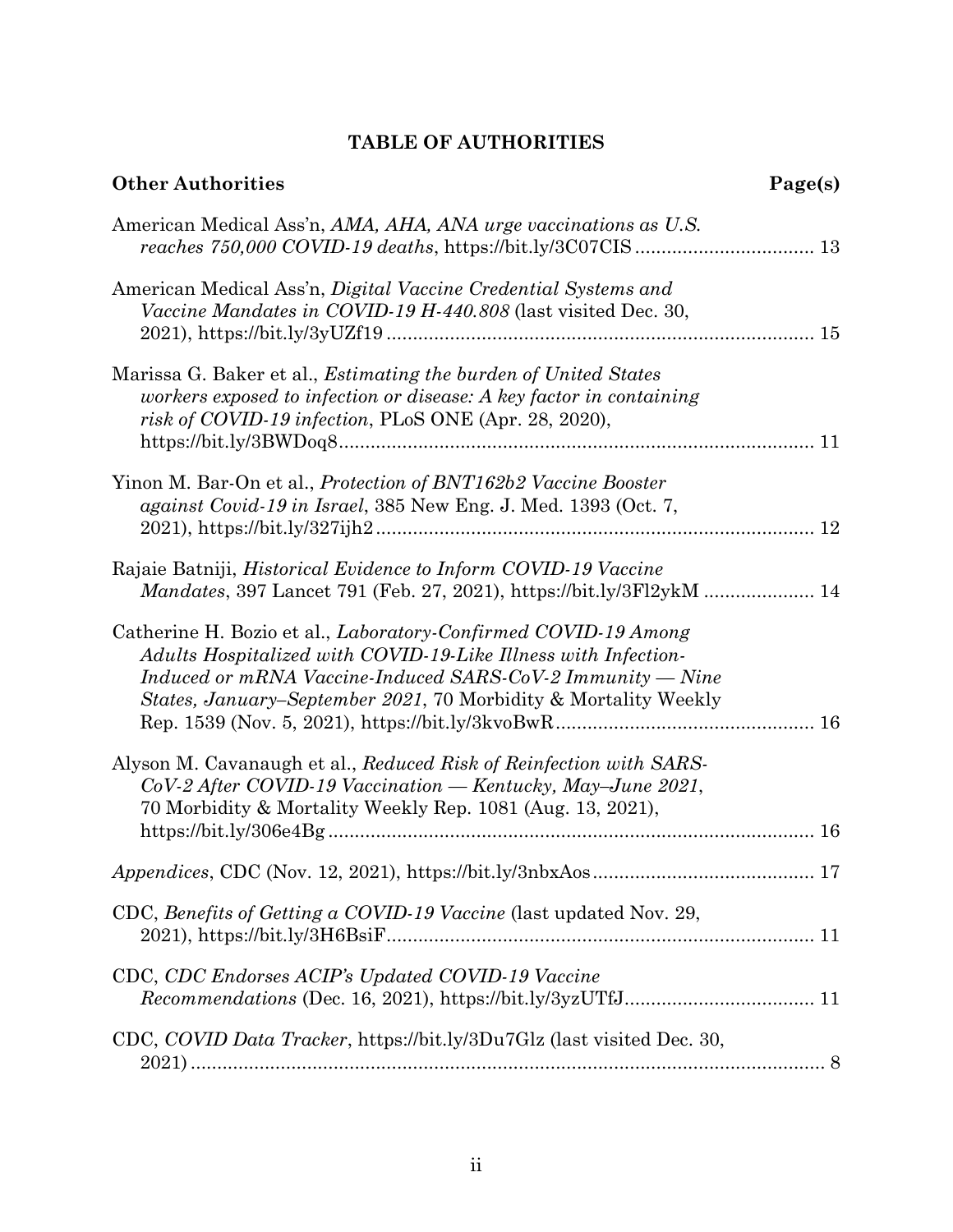| CDC, COVID Data Tracker: Variant Proportions (last visited Dec. 30,                                                                |
|------------------------------------------------------------------------------------------------------------------------------------|
| CDC, COVID Data Tracker Weekly Review, Centers for Disease Control                                                                 |
| CDC, Delta Variant: What We Know About the Science (Aug. 26, 2021),                                                                |
|                                                                                                                                    |
| CDC, Investigating and Responding to COVID-19 Cases in Non-<br>Healthcare Work Settings (Oct. 25, 2021), https://bit.ly/3qC74XN  9 |
| CDC, Omicron Variant: What You Need to Know (last updated Dec. 20,                                                                 |
| CDC, Rates of laboratory-confirmed COVID-19 hospitalizations by<br>vaccination status, (last updated Dec. 21, 2021),               |
| CDC, Science Brief: Community Use of Masks to Control the Spread of                                                                |
| CDC, Vaccination to Prevent COVID-19 Outbreaks with Current and<br><i>Emergent Variants</i> — United States, 2021 (July 27, 2021), |
| CDC, Vaccine Effectiveness: How Well Do Flu Vaccines Work? (last                                                                   |
| COVID-19 Vaccination and Testing; Emergency Temporary Standard,                                                                    |
| Carlos del Rio et al., Confronting the Delta Variant of SARS-CoV-2,<br>Summer 2021, 326 JAMA 1001 (Aug. 18, 2021),                 |
| FDA, FDA Approves First COVID-19 Vaccine (Aug. 23, 2021),                                                                          |
| FDA, COVID-19 vaccine safety surveillance (Dec. 7, 2021),                                                                          |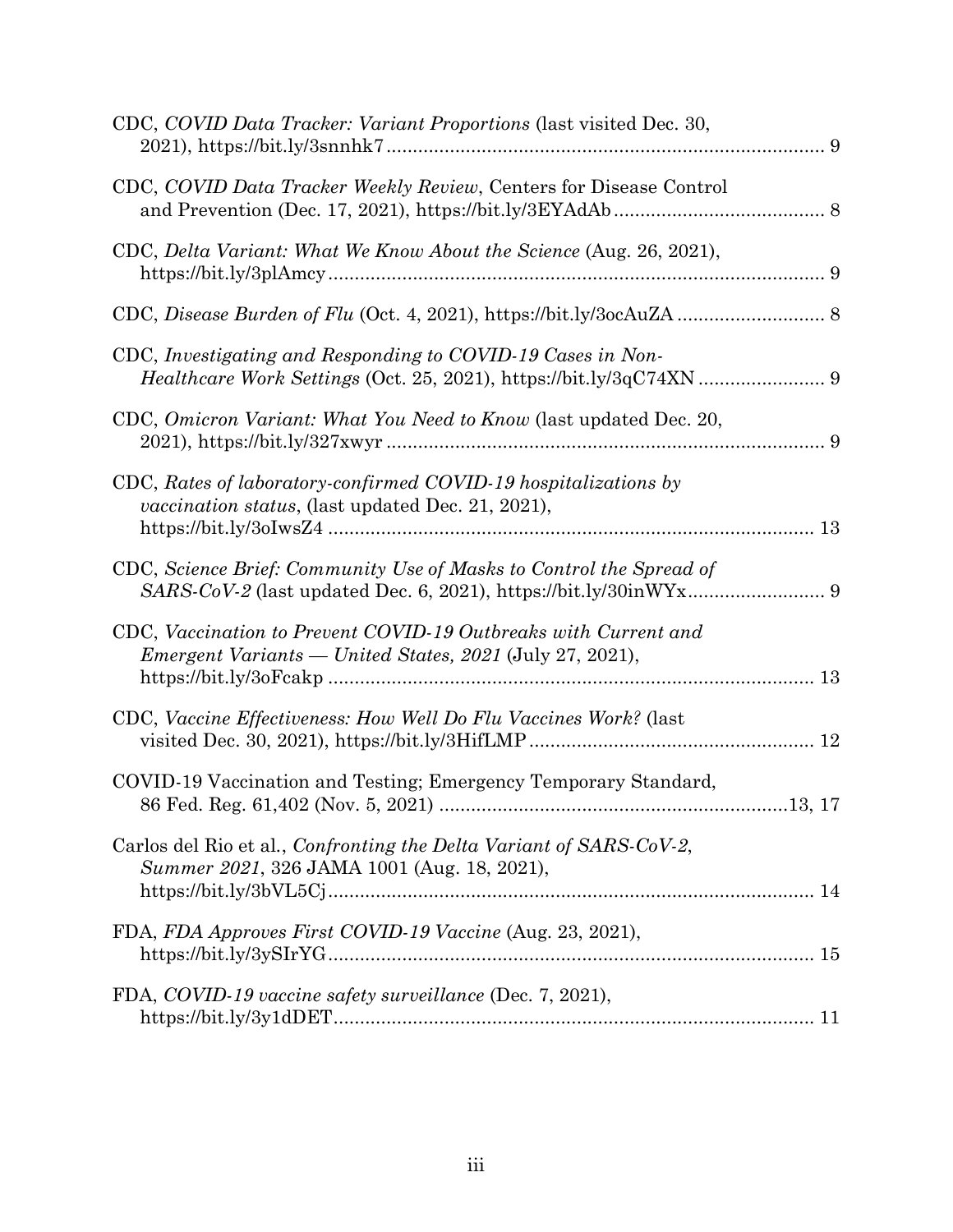| Kiva A. Fisher et al., Telework Before Illness Onset Among<br>Symptomatic Adults Aged $\geq$ 18 Years With and Without COVID-19<br>in 11 Outpatient Health Care Facilities - United States, July 2020,<br>69 Morbidity & Mortality Weekly Rep. 1648 (Nov. 6, 2020),                  |  |
|--------------------------------------------------------------------------------------------------------------------------------------------------------------------------------------------------------------------------------------------------------------------------------------|--|
| Ashley Fowlkes et al., <i>Effectiveness of COVID-19 Vaccines in</i><br>Preventing SARS-CoV-2 Infection Among Frontline Workers Before<br>and During B.1.617.2 (Delta) Variant Predominance - Eight U.S.<br><i>Locations, December 2020–August 2021, 70 Morbidity &amp; Mortality</i> |  |
| Paul A. Gastañaduy et al., A Measles Outbreak in an Underimmunized<br>Amish Community in Ohio, New Eng. J. Med. 1343, 1349 (Oct. 6,                                                                                                                                                  |  |
| Charisse Jones & Matt Wynn, Coronavirus and the Workplace: The<br>Virus Causes Record Numbers of Job Absences in 2020, USA Today                                                                                                                                                     |  |
| Kathy Katella, Comparing the COVID-19 Vaccines: How Are They                                                                                                                                                                                                                         |  |
| Nicola P. Klein et al., Surveillance for Adverse Events After COVID-19<br>mRNA Vaccination, 326 JAMA 1390 (Sept. 3, 2021),                                                                                                                                                           |  |
| Katherine Lontok, How Effective Are COVID-19 Vaccines in<br><i>Immunocompromised People, Am. Society for Microbiology (Aug. 12,</i>                                                                                                                                                  |  |
| Kevin M. Malone & Alan R. Hinman, Vaccination Mandates: The<br>Public Health Imperative and Individual Rights, in Law in Public<br>Health Practice 262 (1st ed., 2003), https://bit.ly/3BUviyg 15                                                                                    |  |
| Apoorva Mandavilli, C.D.C. Internal Report Calls Delta Variant as<br>Contagious as Chickenpox, N.Y. Times (July 30, 2021),                                                                                                                                                           |  |
| Brian E. McGarry et al., Nursing Home Staff Vaccination and Covid-<br>19 Outcomes, New Eng. J. Med., Correspondence (Dec. 8, 2021),                                                                                                                                                  |  |
| Tahmina Nasserie et al., Assessment of the Frequency and Variety of<br>Persistent Symptoms Among Patients With COVID-19: A Systematic<br>Review, JAMA Network Open (May 26, 2021), https://bit.ly/3qocFkk  8                                                                         |  |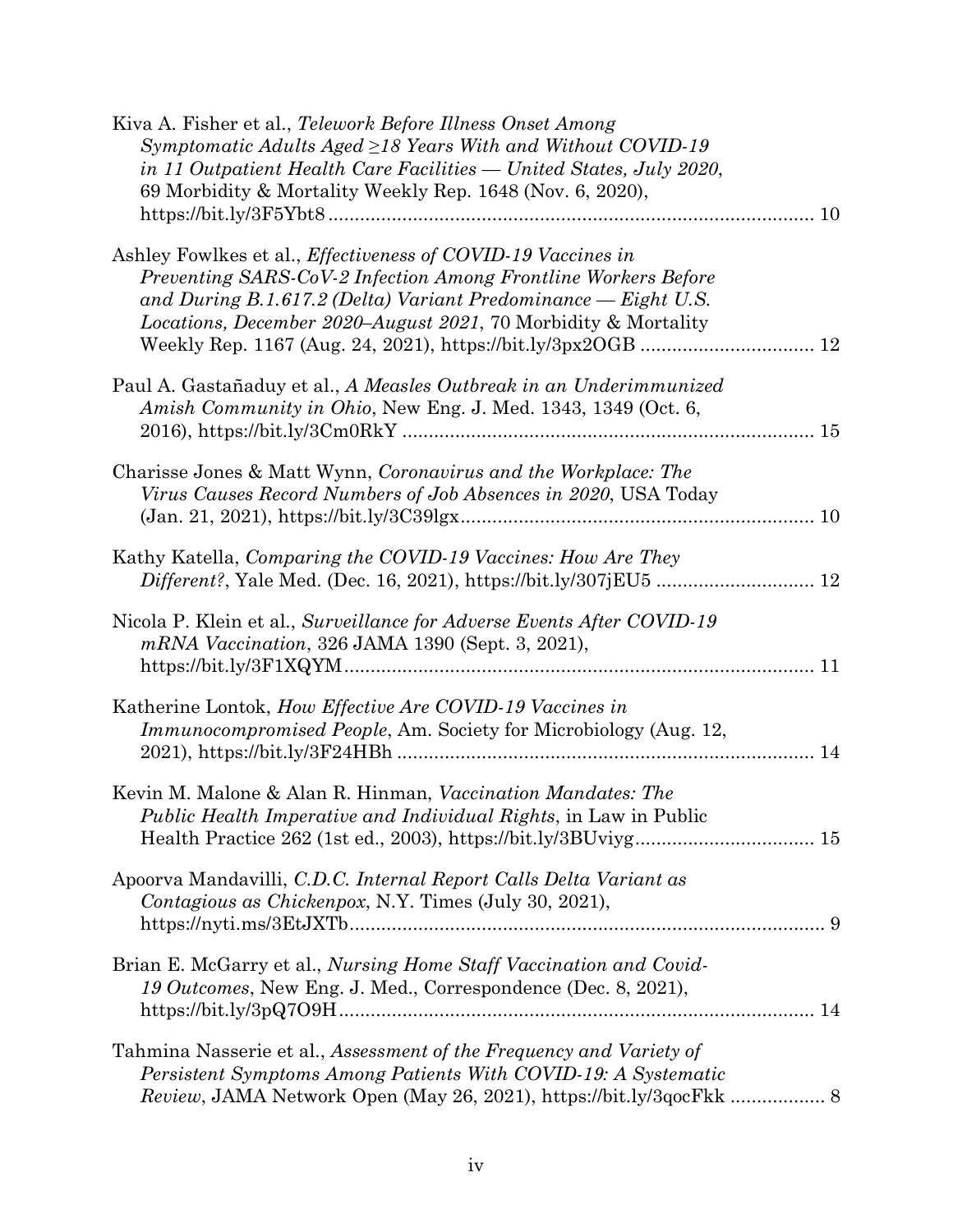| New Mexico Environment Department, Rapid Response COVID-19                                                                                                                                                             |  |
|------------------------------------------------------------------------------------------------------------------------------------------------------------------------------------------------------------------------|--|
| New Mexico Environment Department, Rapid Response COVID-19<br><i>Watchlist: Frequently Asked Questions (last visited Dec. 30, 2021),</i>                                                                               |  |
| Long H. Nguyen et al., Risk of COVID-19 among front-line health-care<br>workers and the general community: a prospective cohort study, 5                                                                               |  |
| Oregon Health Authority, COVID-19 Weekly Outbreak Report —                                                                                                                                                             |  |
| Pfizer, Pfizer and BioNTech Announce Phase 3 Trial Data Showing<br>High Efficacy of a Booster Dose of Their COVID-19 Vaccine (Oct. 21,                                                                                 |  |
| Donatella Sarti et al., COVID-19 in Workplaces: Secondary<br><i>Transmission</i> , 65 Annals of Work Exposures & Health 1145 (Nov.                                                                                     |  |
| Maxime Taquet et al., 6-month neurological and psychiatric outcomes<br>in 236379 survivors of COVID-19: a retrospective cohort study using<br><i>electronic health records</i> , The Lancet Psychiatry (Apr. 6, 2021), |  |
| Sara Y. Tartof et al., Effectiveness of mRNA BNT162b2 COVID-19<br><i>Vaccine Up to 6 Months, 398 Lancet 1407 (Oct. 4, 2021),</i>                                                                                       |  |
| Mark W. Tenforde, Association Between mRNA Vaccination and<br>COVID-19 Hospitalization and Disease Severity, 326 JAMA 2043                                                                                             |  |
| Michelle A. Waltenburg et al., Coronavirus Disease among Workers in<br>Food Processing, Food Manufacturing, and Agriculture Workplaces,<br>27 Emerging Infectious Diseases 243 (Jan. 2021),                            |  |
| Washington State Department of Health, Statewide COVID-19                                                                                                                                                              |  |
| World Health Organization, Preventing and mitigating COVID-19 at                                                                                                                                                       |  |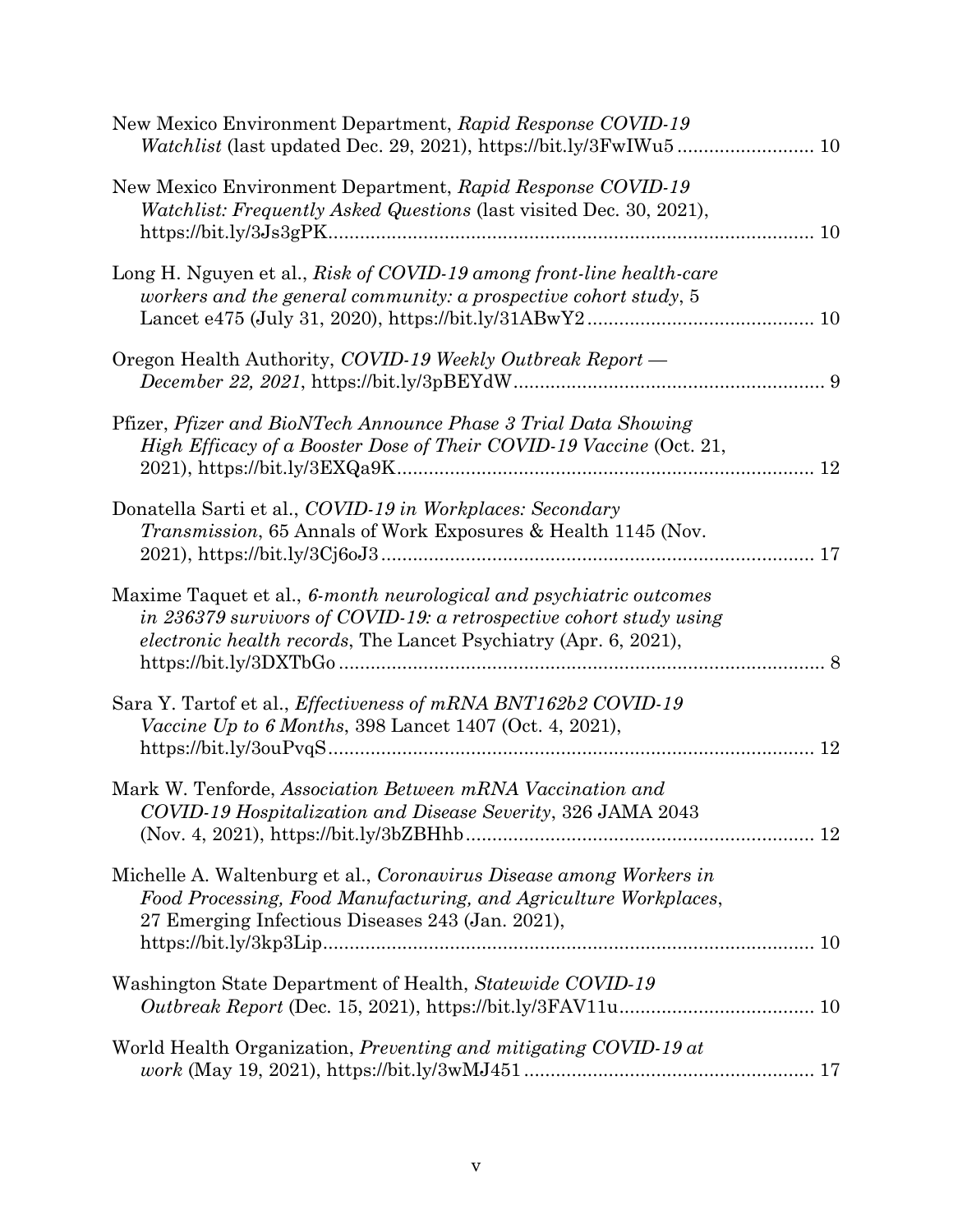| World Health Organization, Update $64 - \text{COVID-19}$ Prevention at the |  |
|----------------------------------------------------------------------------|--|
|                                                                            |  |
| Stanley Xu et al., COVID-19 Vaccination and Non-COVID-19                   |  |
| Mortality Risk — Seven Integrated Health Care Organizations,               |  |
| United States, December 14, 2020–July 31, 2021, 70 Morbidity &             |  |
| Mortality Weekly Rep. 1520 (Oct. 29, 2021), https://bit.ly/3D1ZRn411       |  |
| Carl Zimmer & Sheryl Stolberg, New Studies Raise Hopes That                |  |
| <i>Vaccines Prevent Severe Disease From Omicron, N.Y. Times (Dec.</i>      |  |
|                                                                            |  |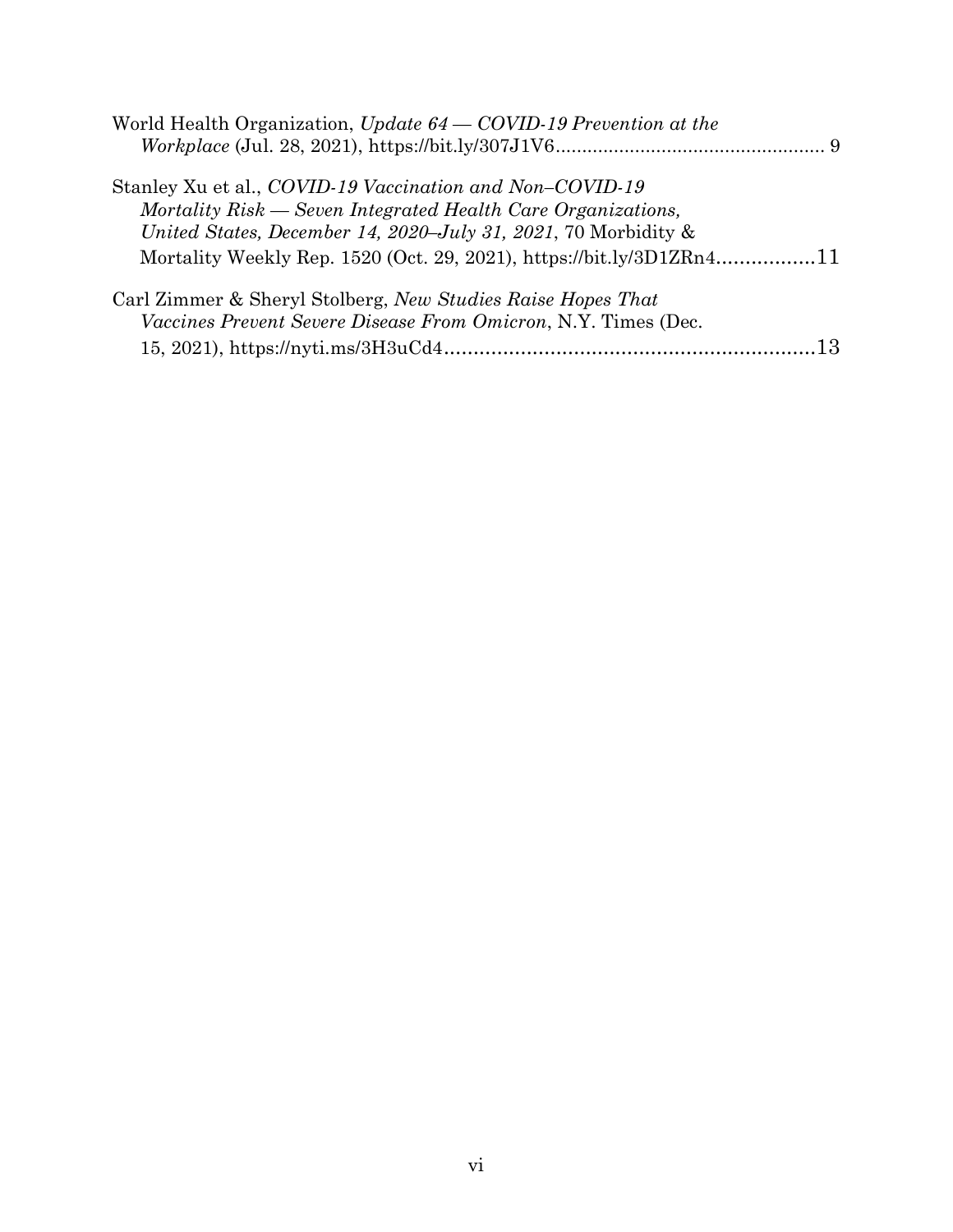#### **INTEREST OF** *AMICI CURIAE*

<span id="page-11-0"></span>*Amici* are associations representing medical professionals and patients and the public health across disciplines. They accordingly have a strong interest in promoting public health and reducing the spread of COVID-19.[1](#page-11-1)

The American Medical Association is the largest professional association of physicians, residents, and medical students in the United States. Additionally, through state and specialty medical societies and other physician groups seated in its House of Delegates, substantially all physicians, residents, and medical students in the United States are represented in the AMA's policy-making process. The AMA was founded in 1847 to promote the art and science of medicine and the betterment of public health, and these remain its core purposes. AMA members practice in every medical specialty and in every state. The AMA joins this brief on its own behalf and as a representative of the Litigation Center of the American Medical Association and the State Medical Societies. The Litigation Center is a coalition among the AMA and the medical societies of each state and the District of Columbia. Its purpose is to represent the viewpoint of organized medicine in the courts.

The American College of Physicians is the largest medical specialty organization in the United States. Its membership includes 161,000 internal medicine physicians, related subspecialists, and medical students. Internists apply scientific knowledge and clinical expertise to the diagnosis, treatment, and compassionate care of adults

<span id="page-11-1"></span><sup>&</sup>lt;sup>1</sup> This brief is filed with the written consent or non-opposition of Applicants; Respondents took no position on the filing of this brief. Pursuant to Supreme Court Rule 37.6, counsel for *Amici* authored this brief in whole; no party's counsel authored, in whole or in part, this brief; and no person or entity other than *Amici* and their counsel contributed monetarily to preparing or submitting this brief.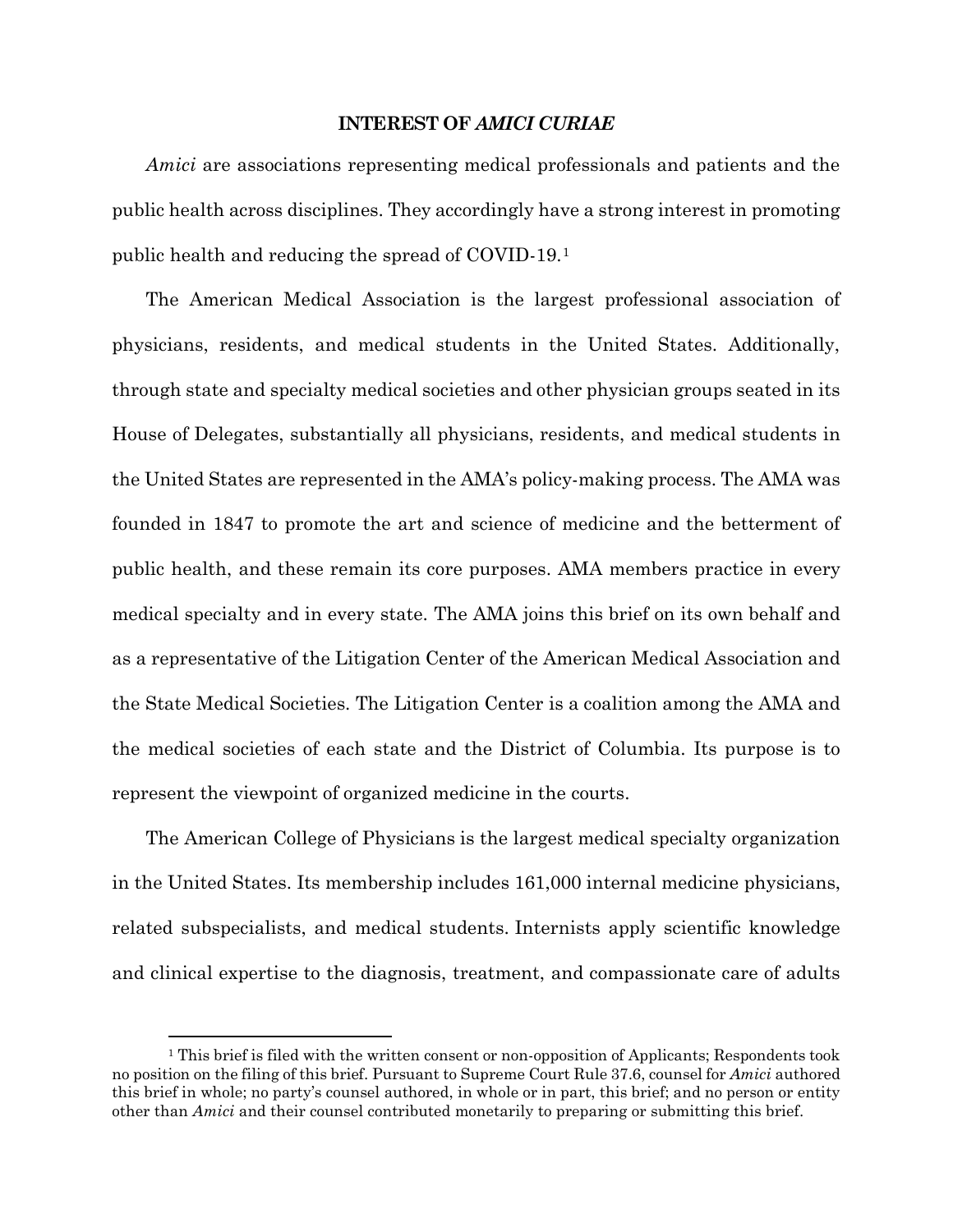across the spectrum from health to complex illness. ACP and its physician members lead the profession in education, standard-setting, and the sharing of knowledge to advance the science and practice of internal medicine.

Founded in 1947, the American Academy of Family Physicians is one of the largest national medical organizations, representing 133,500 family physicians and medical students nationwide. AAFP seeks to improve the health of patients, families, and communities by advocating for the health of the public and by supporting its members in providing continuous comprehensive health care to all.

The American Academy of Pediatrics was founded in 1930 and is a national, notfor-profit professional organization dedicated to furthering the interests of child and adolescent health. The AAP's membership includes over 67,000 primary care pediatricians, pediatric medical subspecialists, and pediatric surgical specialists. Over the past year-and-a-half, the AAP has devoted substantial resources to researching the scientific literature regarding how to treat COVID-19 and reduce its spread so that the AAP can provide up-to-date, evidence-based guidance for pediatricians and public health officials.

The American College of Chest Physicians, known as CHEST, is comprised of more than 19,000 physicians, advance practice providers, respiratory therapists, and other front line health care professionals who provide patient care in pulmonary, critical care, and sleep medicine. CHEST serves as an important connection to clinical knowledge, research, and resources, including through its highly respected peerreviewed journal, clinical practice guidelines, and consensus statements. CHEST is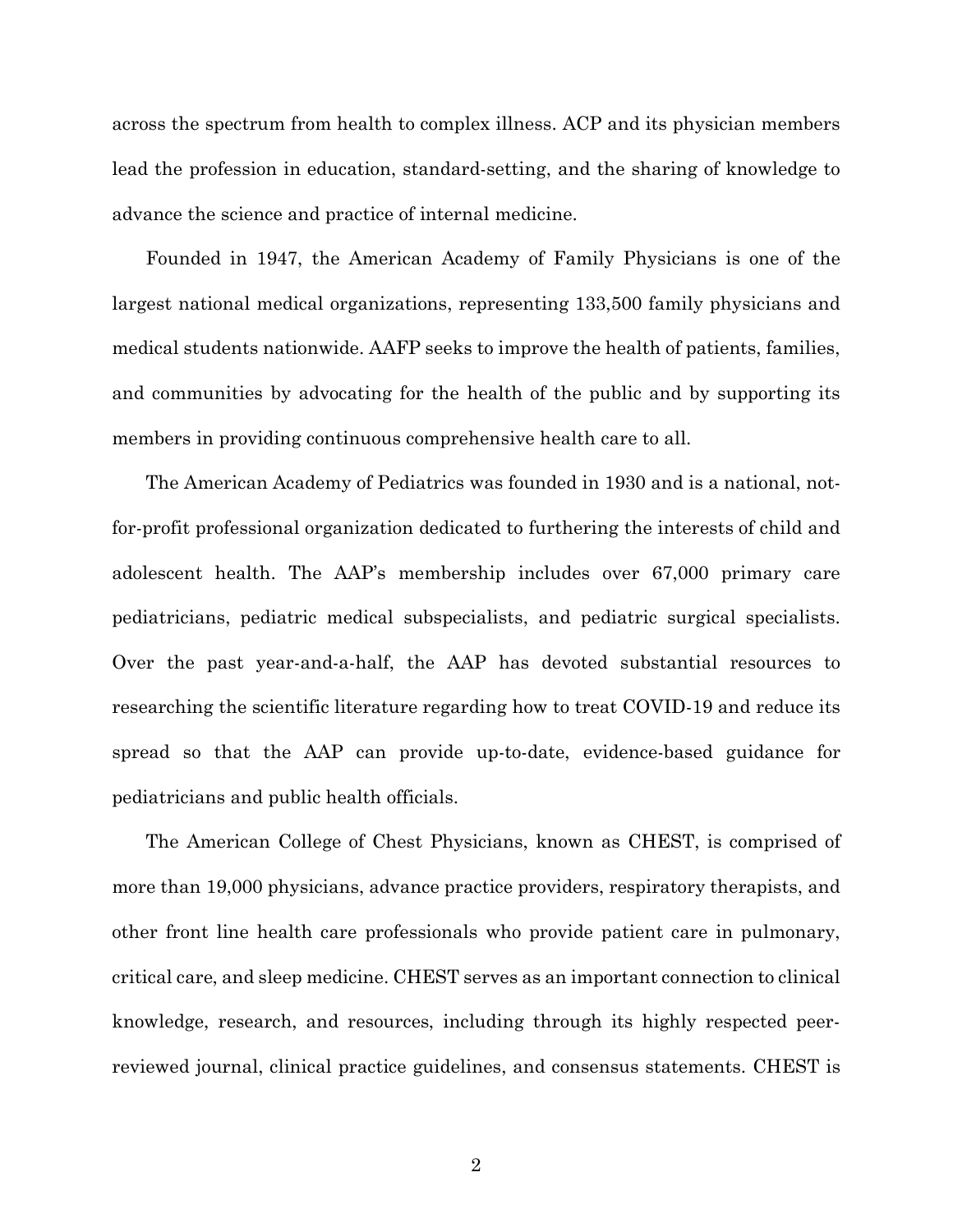interested in providing evidence-based guidance on respiratory diseaserelated public health issues and advocating for best practices in patient care.

The American College of Correctional Physicians, formerly known as The Society of Correctional Physicians, was founded in 1993. Its purpose is to support the interests of the providers who care for those incarcerated in correctional facilities of all types. This includes jails, juvenile facilities, and state and federal prisons. They have dedicated their medical careers to ensure those incarcerated receive the quality of medical, mental, and dental care mandated by the United States Constitution. ACCP members are united through the goal of improving public health by examining issues specific to the incarcerated and identifying solutions for medical professionals. ACCP meets those goals through education, advocacy, networking, and avenues of communication.

The American College of Obstetricians and Gynecologists is the nation's leading group of physicians providing health care for women. With more than 60,000 members—representing more than 90% of all board certified obstetriciansgynecologists in the United States—ACOG advocates for quality health care for women, maintains the highest standards of clinical practice and continuing education of its members, promotes patient education, and increases awareness among its members and the public of changing issues facing women's health care.

The American Geriatrics Society is a nationwide, not-for-profit society of geriatrics healthcare professionals founded in 1942 and dedicated to improving the health, independence, and quality of life of older people. AGS's more than 6,000

3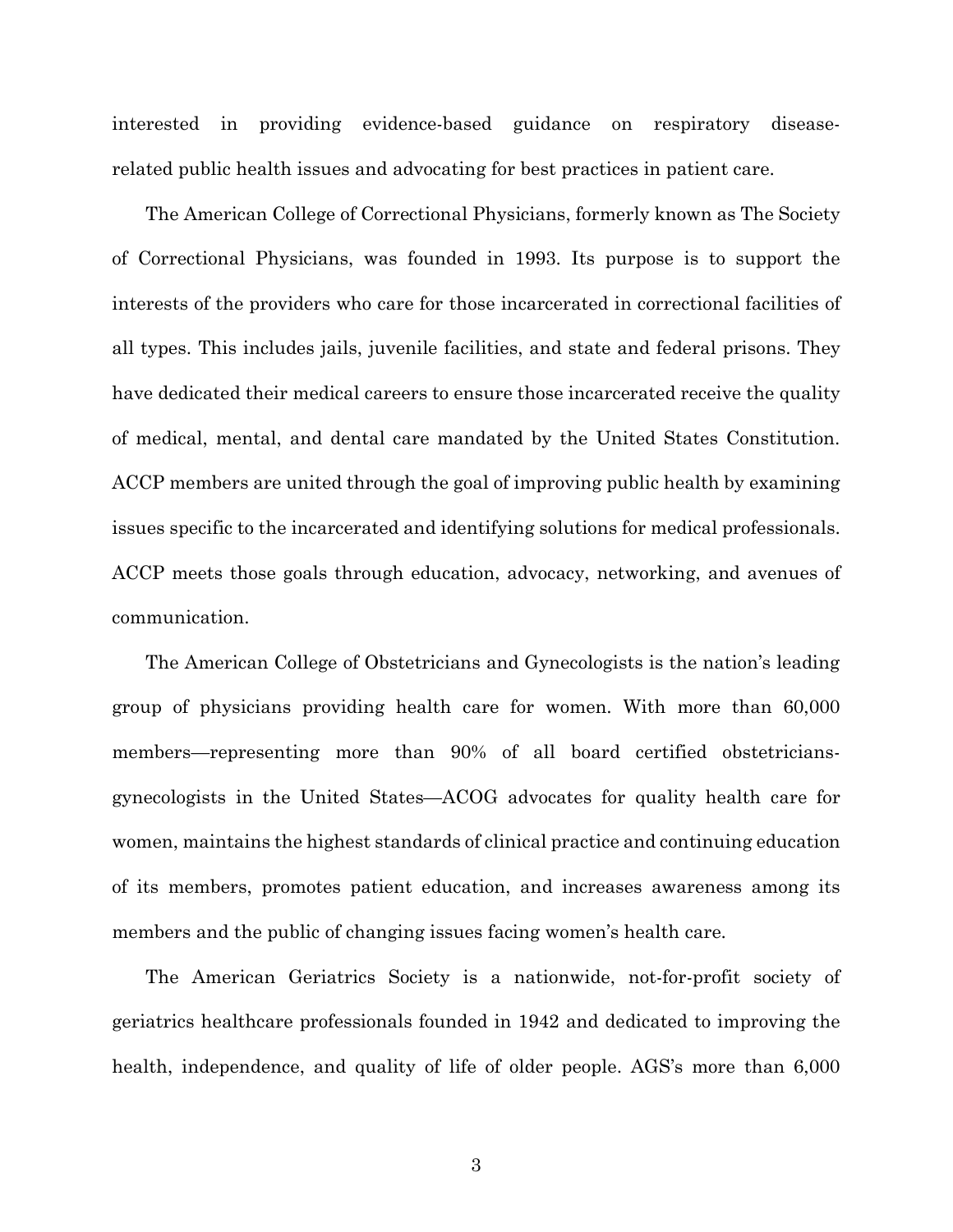members include geriatricians, geriatrics nurse practitioners, social workers, family practitioners, physician assistants, pharmacists, and internists who are pioneers in advanced-illness care for older individuals, with a focus on championing interprofessional teams, eliciting personal care goals, and treating older people as whole persons. AGS advocates for policies and programs that support the health, independence, and quality of life of all of us as we age. AGS has a strong interest in policies to prevent and mitigate COVID-19 infection as an important public health intervention for the health and safety of our nation—but most critically for our vulnerable populations.

The American Medical Women's Association is the oldest multispecialty organization dedicated to advancing women in medicine and improving women's health. With a mission to advance women in medicine, advocate for equity, and ensure excellence in health care, AMWA envisions a healthier world where women physicians achieve equity in the medical profession and realize their full potential and where patients receive unbiased care.

The American Psychiatric Association, with more than 37,400 members, is the nation's leading organization of physicians who specialize in psychiatry. APA members engage in research into and education about diagnosis and treatment of mental health and substance use disorders, and are front-line physicians treating patients who experience mental health and/or substance use disorders. APA has participated in numerous cases in this Court and in the United States Courts of Appeals.

4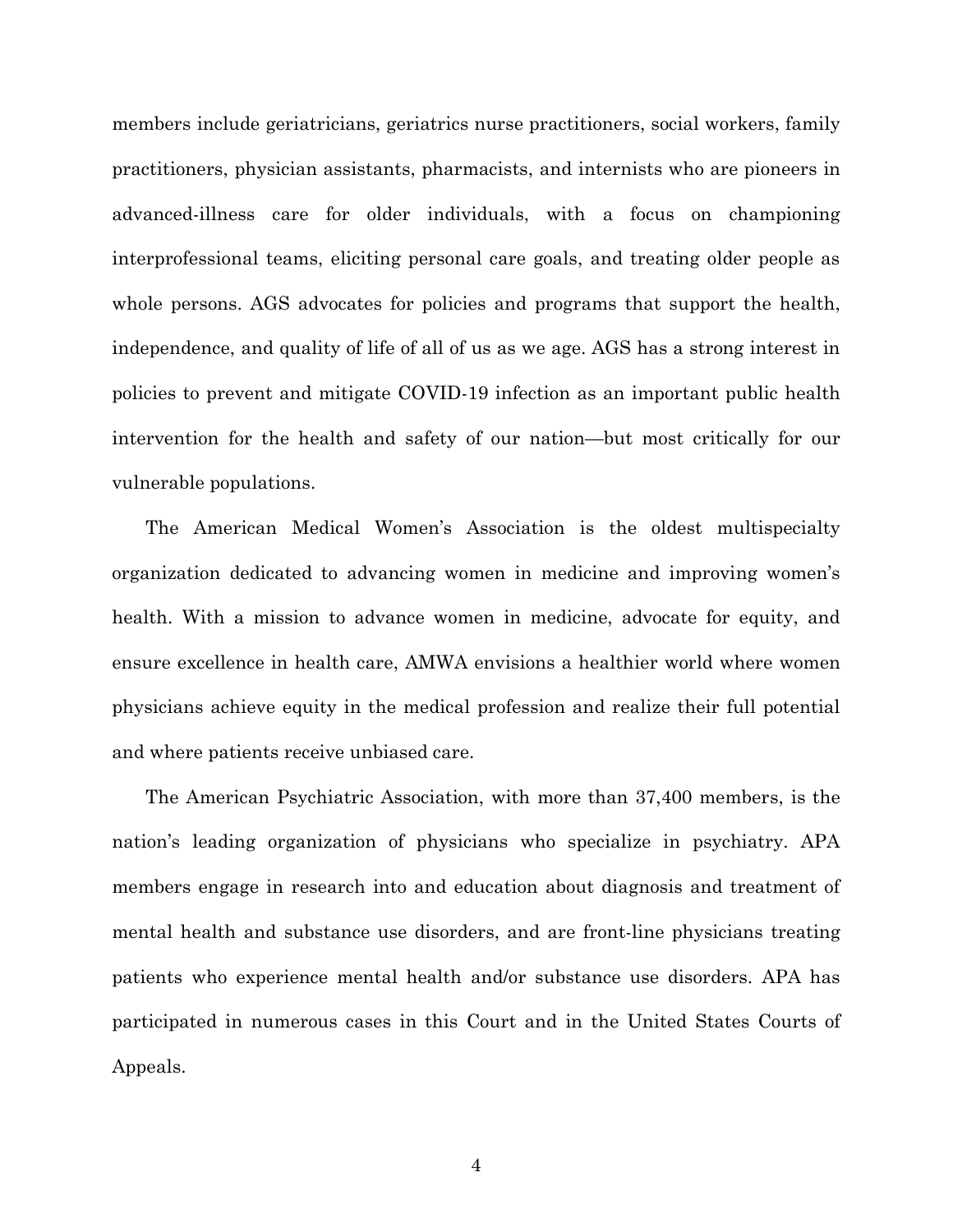The American Society for Clinical Pathology is a  $501(c)(3)$  non-profit medical specialty society representing more than 100,000 members. ASCP is one of the nation's largest medical specialty societies and the world's largest organization representing the field of laboratory medicine and pathology. ASCP membership is uniquely diverse, consisting broadly of board-certified pathologists, other physicians, clinical scientists, certified medical technologists and technicians, and educators. Together, ASCP's mission is to provide excellence in education, certification, and advocacy on behalf of patients, pathologists, and laboratory professionals to advance medicine and improve patient care. ASCP has on several occasions this year outlined its unwavering support for vaccine uptake and related mandates. *See, e.g.*, Statement Supporting OSHA's COVID Vaccine Requirement (Nov. 17, 2021), https://bit.ly/3dun6uS; To End the Pandemic, ASCP Urges that All Americans Be Vaccinated (Aug. 11, 2021), https://bit.ly/3IvV6VS; Joint Statement in Support of COVID-19 Vaccine Mandates for All Workers in Health and Long-Term Care (July 29, 2021), https://bit.ly/3IvV6VS.

The American Society of Echocardiography is the Society for Cardiovascular Ultrasound Professionals<sup>TM</sup>. Founded in 1975, ASE is the largest global organization representing cardiovascular ultrasound imaging. ASE is the leader and advocate for physicians, sonographers, scientists, veterinarians, students, and all those with an interest in echocardiography, setting practice standards and guidelines for the field. ASE is committed to advancing cardiovascular ultrasound to improve lives.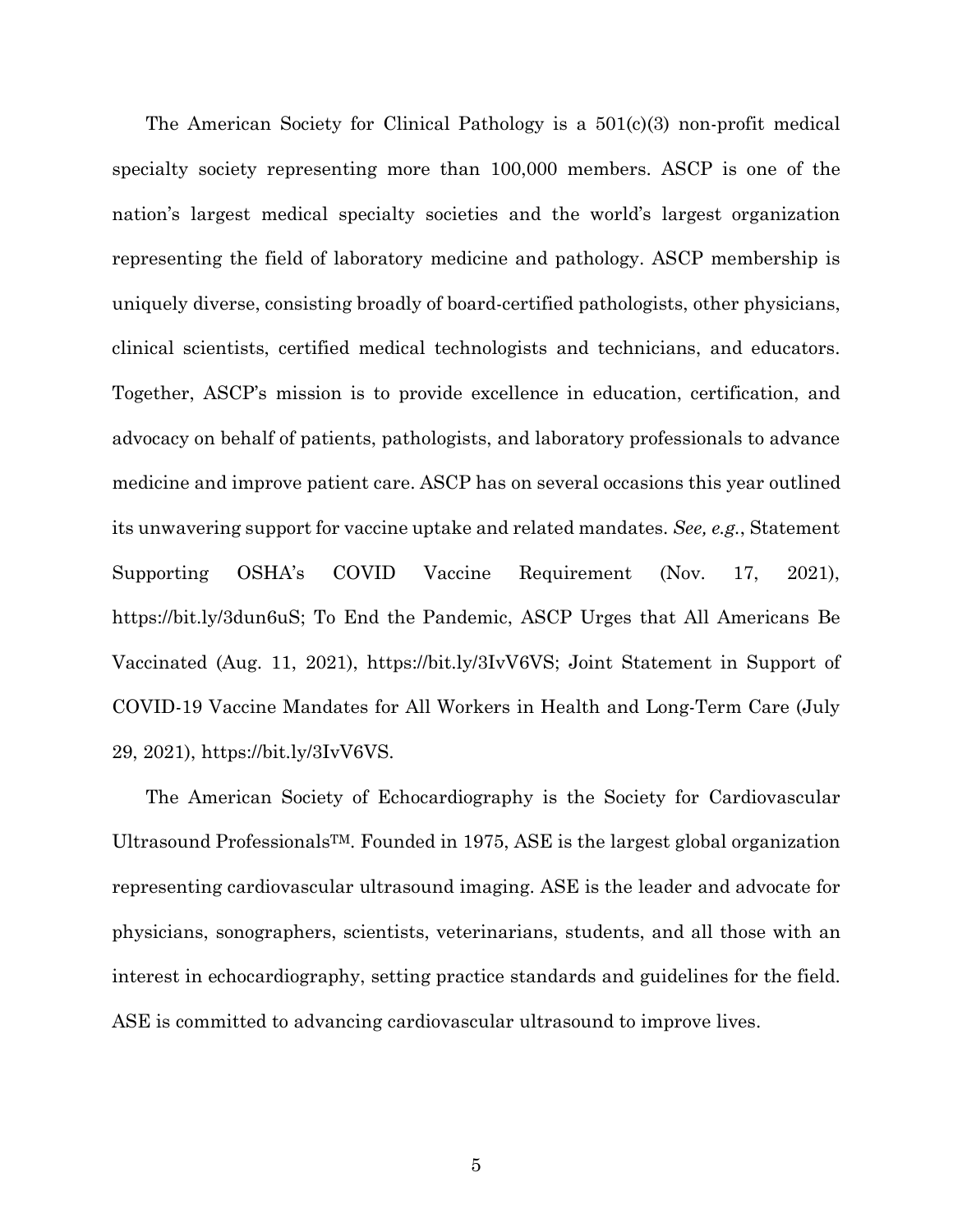The American Society of Hematology is the world's largest professional society of hematologists, including approximately 18,000 clinicians and researchers, who are dedicated to furthering the understanding, diagnosis, treatment, and prevention of disorders affecting the blood. ASH believes that vaccinations offer the best protection against contracting COVID-19, prevent severe illness and hospitalization, and will help save lives.

The American Thoracic Society is an international, nonprofit, nonpartisan organization with more than 15,000 physicians, scientists, nurses, and respiratory therapists dedicated to improving the health and wellbeing of patients suffering from critical care illness, pulmonary disease and sleep disordered breathing. ATS's members are on the front lines of the COVID-19 response, treating patients with COVID-19 in hospital intensive care units and inpatient hospital wards, and caring for patients with long-COVID-19. Given ATS's close and daily interaction with COVID-19 patients, ATS's members are also at significant risk for occupational exposures to COVID-19. As such ATS has a compelling interest in seeing the federal government establish and enforce science-based vaccination and testing policy to protect the American public from further spread of COVID-19.

The Association of Academic Physiatrists is a nonprofit medical society representing over 2,600 physical medicine and rehabilitation physicians, residents, and medical students interested in maximizing human function. The AAP is concerned about the health and safety of the AAP membership, residents/fellows, medical students, patients, and the public health in general.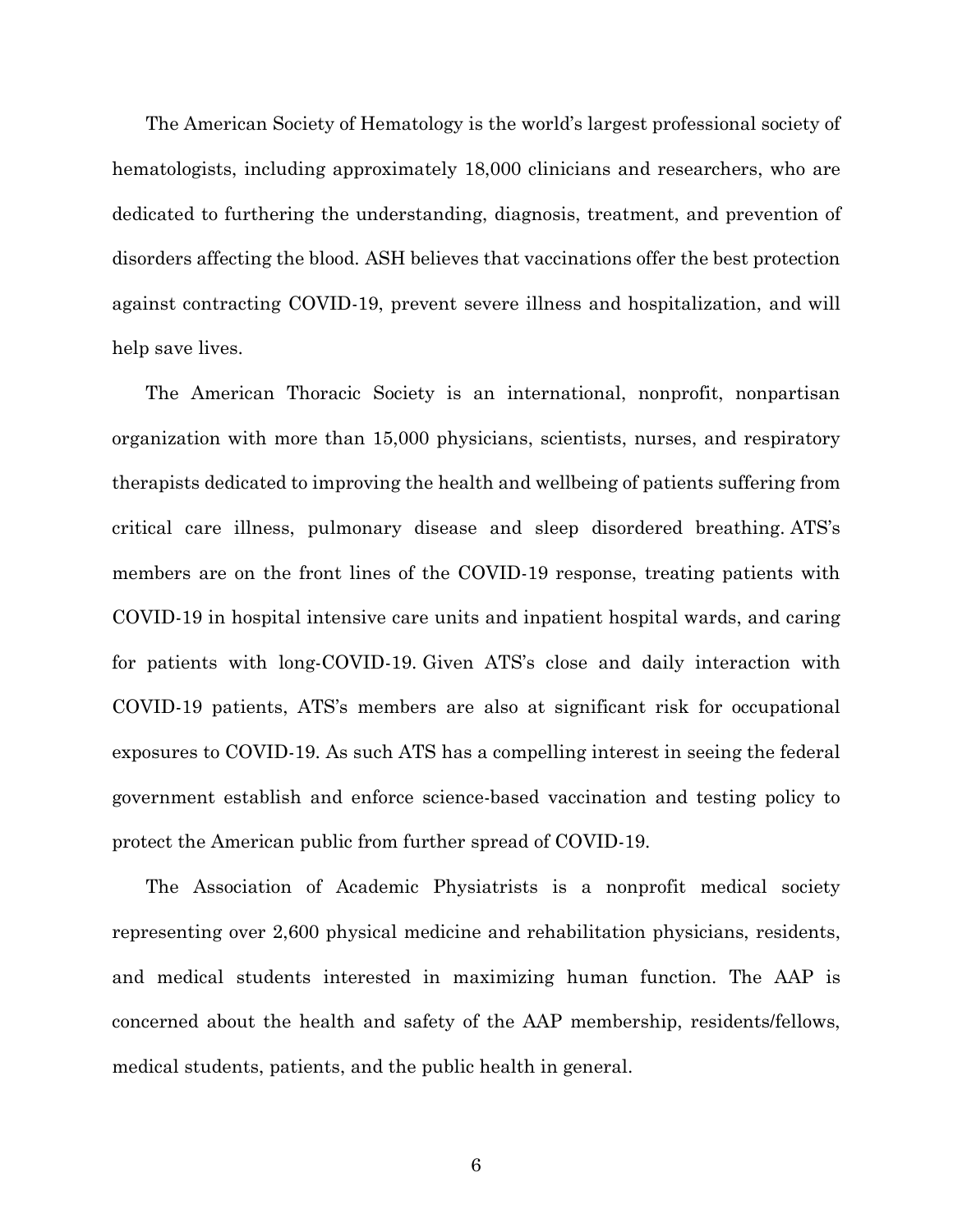The American Lung Association is the nation's oldest voluntary health organization committed to a world free of lung disease. SARS-CoV-2 (COVID-19) is a respiratory disease that has a dramatic impact on people with lung diseases including lung cancer and chronic obstructive pulmonary disease. The American Lung Association strongly supports vaccinations and has created public education and information to increase access and overcome vaccine hesitancy. The American Lung Association has also invested significant resources in research, education and public policy advocacy regarding the adverse health effects caused by COVID-19.

#### **INTRODUCTION AND SUMMARY OF ARGUMENT**

<span id="page-17-0"></span>The United States is in an unprecedented and ongoing public health crisis as it battles COVID-19—a battle that can be won only with widespread vaccination. SARS-CoV-2, the causative agent of COVID-19, has wreaked havoc in communities across the country, taxed hospitals to the point of rationing care, upended the lives of countless families, and killed over 818,000 Americans. More than 65,000 Americans have died from COVID-19 just since the American Medical Association filed its *amicus curiae* brief in this case in the Fifth Circuit on November 11, 2021[2](#page-17-1); the ETS was stayed during most of the intervening time. Widespread vaccination is essential to ending the COVID-19 pandemic and preventing thousands more needless deaths.

*Amici*'s extensive review of the medical literature demonstrates that COVID-19 vaccines authorized or approved by the U.S. Food and Drug Administration are safe

<span id="page-17-1"></span><sup>2</sup> *See* Brief of the American Medical Association as *Amicus Curiae* in Opposition to Petitioners' Motions for Stay of Emergency Temporary Standard at 1–2, *BST Holdings, L.L.C.* v. *Occupational Safety & Health Admin.*, No. 21-60845 (5th Cir. Nov. 11, 2021).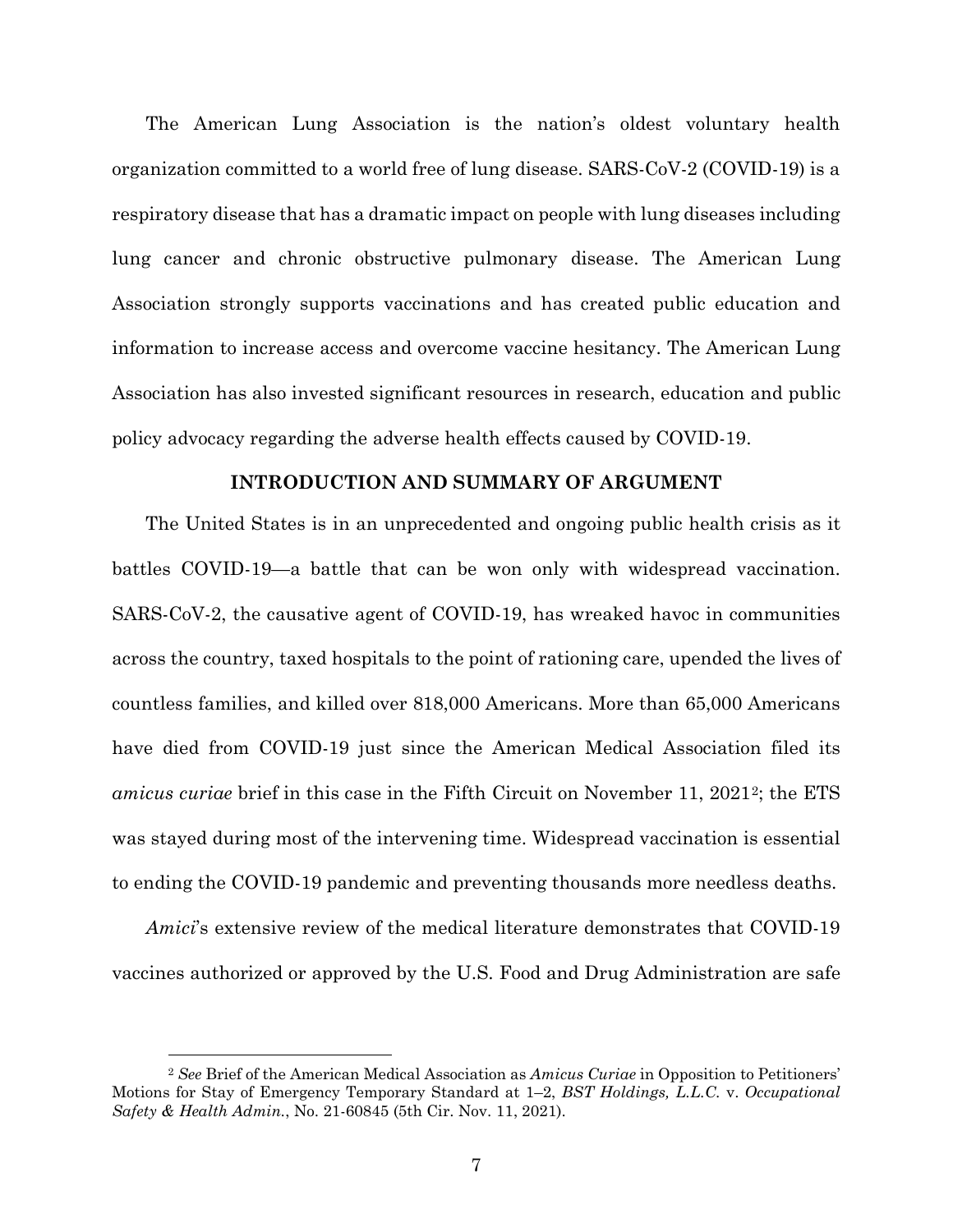and effective, and the widespread use of those vaccines is the best way to keep COVID-19 from spreading within workplaces. Enjoining OSHA's Emergency Temporary Standard requiring vaccination or testing for employees of large employers would therefore severely and irreparably harm the public interest.

#### **ARGUMENT**

#### <span id="page-18-1"></span><span id="page-18-0"></span>**I. COVID-19 Poses A Grave Danger To The Health Of Workers.**

COVID-19 presents a severe risk to public health. Although most people infected with the virus will experience mild to moderate symptoms, individuals with COVID-19 can become seriously ill or die at any age. As of December 30, 2021, there have been more than fifty-three million confirmed cases of COVID-19 in the United States,<sup>[3](#page-18-2)</sup> leading to more than  $3,529,000$  hospitalizations<sup>[4](#page-18-3)</sup> and more than  $818,000$ deaths—more than twenty-two times the number of people in the United States who die from influenza in the average year.[5](#page-18-4) Even those who recover from COVID-19 may experience debilitating symptoms lasting for several months or more after the acute phase of infection. A systematic review of forty-five studies found that 73% of infected individuals experienced at least one long-term symptom.[6](#page-18-5) Studies also indicate that COVID-19 is associated with increased risk of adverse neurological and psychiatric outcomes.[7](#page-18-6)

<sup>3</sup> *COVID Data Tracker*, CDC, https://bit.ly/3Du7Glz (last visited Dec. 30, 2021). 4 *COVID Data Tracker Weekly Review*, CDC (Dec. 17, 2021), https://bit.ly/3EYAdAb.

<span id="page-18-5"></span><span id="page-18-4"></span><span id="page-18-3"></span><span id="page-18-2"></span><sup>5</sup> *Disease Burden of Flu*, CDC (Oct. 4, 2021), https://bit.ly/3ocAuZA. 6 Tahmina Nasserie et al., *Assessment of the Frequency and Variety of Persistent Symptoms Among Patients With COVID-19: A Systematic Review*, JAMA Network Open (May 26, 2021), https://bit.ly/3qocFkk.

<span id="page-18-6"></span><sup>7</sup> Maxime Taquet et al., *6-month neurological and psychiatric outcomes in 236379 survivors of COVID-19: a retrospective cohort study using electronic health records*, The Lancet Psychiatry (Apr. 6, 2021), https://bit.ly/3DXTbGo.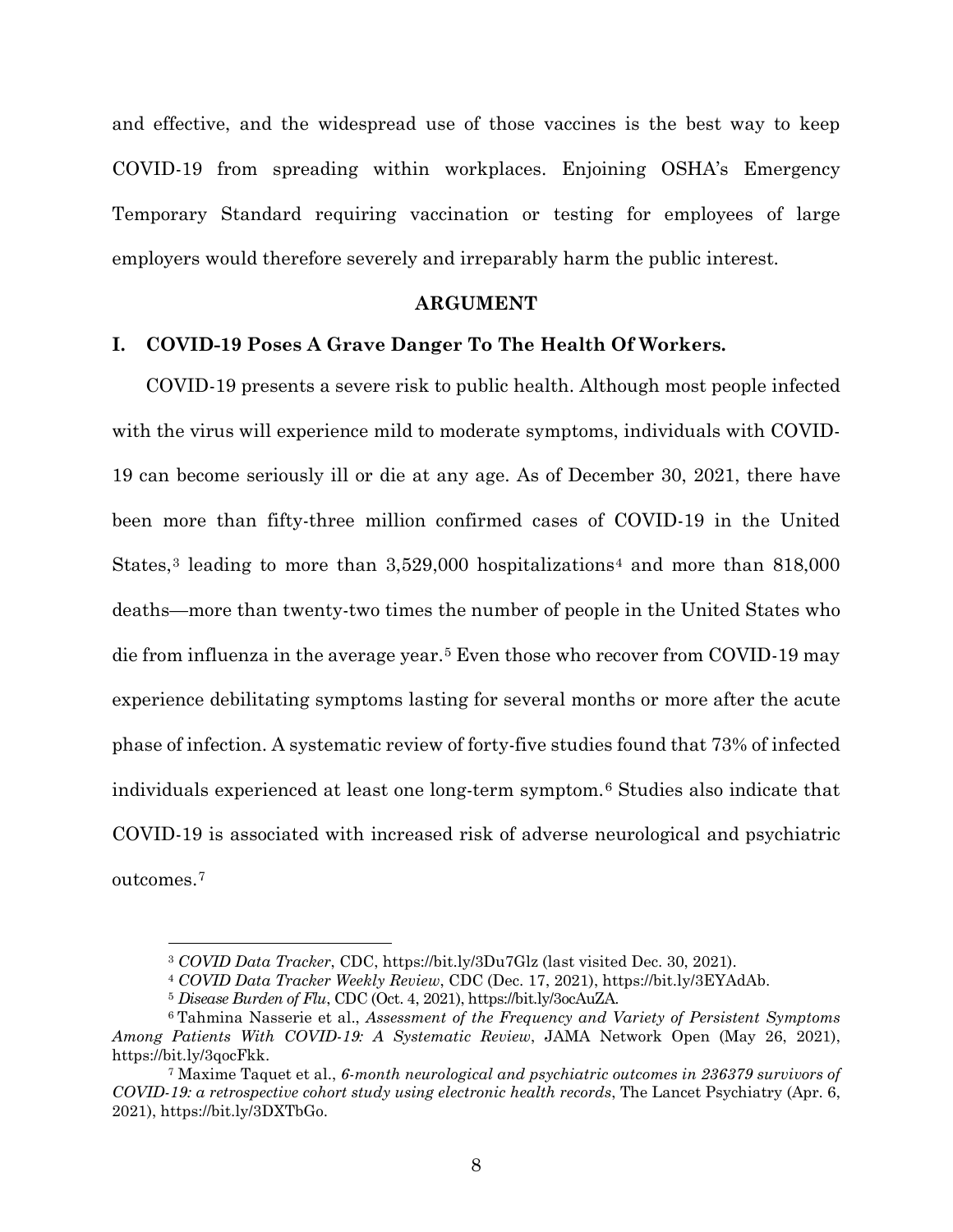SARS-CoV-2 is highly transmissible. The original strain was more contagious than the flu, and the Delta variant of SARS-CoV-2, the leading strain until recent days, is more than twice as contagious as previous variants.<sup>[8](#page-19-0)</sup> The surging Omicron variant—which now accounts for more than half of new cases in the United States appears to be more contagious still.[9](#page-19-1) Crucially, more than 50% of the spread of the virus may be from individuals who have no symptoms at the time of transmission.[10](#page-19-2) 

Workplace transmission has been a major factor in the spread of COVID-19. COVID-19 outbreaks have occurred among workers in numerous industries, including service and sales, education, hospitality, construction, domestic work, meat-processing, transportation, prison, and, of course, healthcare.[11](#page-19-3) For example, as of December 22, 2021, the State of Oregon reports more than fifty active workplace outbreaks, including at retail distribution facilities, correctional facilities, and food production facilities, with several outbreaks resulting in hundreds of cases.[12](#page-19-4) In the State of Washington, between December 5 and December 11, 2021, eighty new COVID-19 outbreaks were reported in workplace settings outside of health care, including in education, manufacturing and construction, childcare and youth

<span id="page-19-0"></span><sup>8</sup>*Delta Variant: What We Know About the Science*, CDC (Aug. 26, 2021), https://bit.ly/3plAmcy; Apoorva Mandavilli, *C.D.C. Internal Report Calls Delta Variant as Contagious as Chickenpox*, N.Y. Times (July 30, 2021), [https://nyti.ms/3EtJXTb.](https://nyti.ms/3EtJXTb)<br><sup>9</sup> *Omicron Variant: What You Need to Know*, CDC (last updated Dec. 20, 2021),

<span id="page-19-1"></span>https://bit.ly/327xwyr; *COVID Data Tracker: Variant Proportions*, CDC (last visited Dec. 30, 2021), https://bit.ly/3snnhk7. 10 *Science Brief: Community Use of Masks to Control the Spread of SARS-CoV-2*, CDC (last

<span id="page-19-2"></span>updated Dec. 6, 2021), https://bit.ly/30inWYx.

<span id="page-19-3"></span><sup>11</sup> *Update 64 — COVID-19 Prevention at the Workplace*, World Health Organization (Jul. 28, 2021), https://bit.ly/307J1V6; *Investigating and Responding to COVID-19 Cases in Non-Healthcare Work Settings*, CDC (Oct. 25, 2021), https://bit.ly/3qC74XN.

<span id="page-19-4"></span><sup>12</sup> *COVID-19 Weekly Outbreak Report — December 22, 2021*, Oregon Health Authority, at 77– 82, https://bit.ly/3pBEYdW.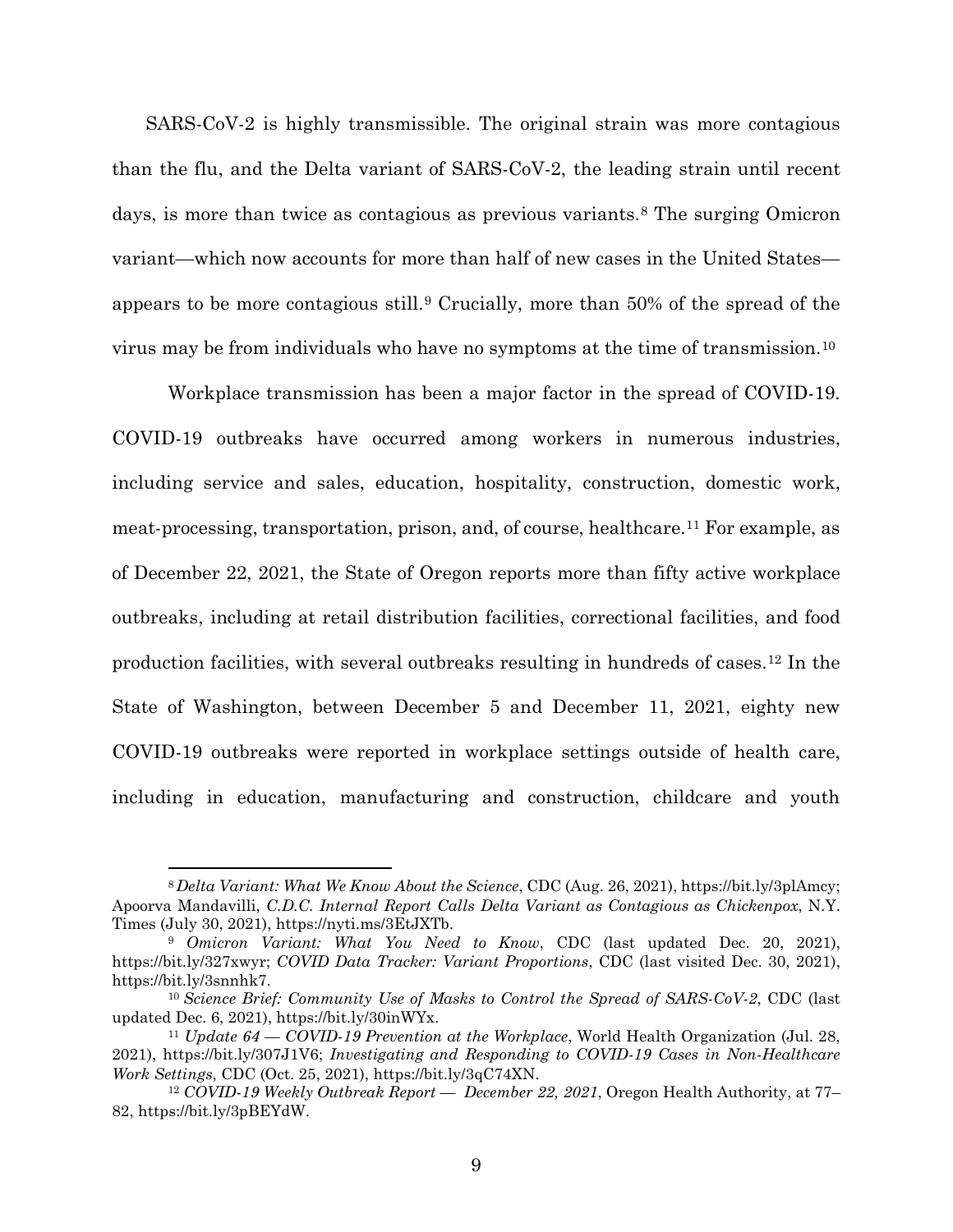programs, correctional facilities, food industry, and retail.[13](#page-20-0) And in New Mexico, as of December 29, 2021, the State has 159 workplaces (including retail, food industry, hospitality, manufacturing, and healthcare facilities) on its "rapid response COVID-19 watchlist,["14](#page-20-1) a designation indicating that at least two employees have tested positive for COVID-19 in a fourteen-day period.[15](#page-20-2) Studies have also found widespread COVID-19 outbreaks in meat- and poultry-processing facilities and "identified high proportions of asymptomatic or presymptomatic infections."[16](#page-20-3) Another study found that frontline health care workers had a three-fold risk of contracting SARS-CoV-2 compared to the general population.[17](#page-20-4)

Forty-five percent more people reported missing work for medical reasons during 2020 than the previous twenty-year average.[18](#page-20-5) Another study found that adults who tested positive for SARS-CoV-2 were significantly more likely to report going to an office or school setting than adults who tested negative.[19](#page-20-6) Protecting workers from COVID-19 is especially important given that "a large proportion of the United States

<span id="page-20-0"></span><sup>13</sup> *Statewide COVID‐19 Outbreak Report*, Washington State Department of Health, at 3–4 (Dec. 15, 2021), https://bit.ly/3FAV11u. 14 *Rapid Response COVID-19 Watchlist*, New Mexico Environment Department (last updated

<span id="page-20-1"></span>Dec. 29, 2021), https://bit.ly/3FwIWu5. 15 *Rapid Response COVID-19 Watchlist: Frequently Asked Questions*, at 1, New Mexico

<span id="page-20-2"></span>Environment Department (last visited Dec. 30, 2021), https://bit.ly/3Js3gPK. 16 Michelle A. Waltenburg et al., *Coronavirus Disease among Workers in Food Processing, Food* 

<span id="page-20-3"></span>*Manufacturing, and Agriculture Workplaces*, 27 Emerging Infectious Diseases 243 (Jan. 2021), https://bit.ly/3kp3Lip.

<span id="page-20-4"></span><sup>17</sup> Long H. Nguyen et al., *Risk of COVID-19 among front-line health-care workers and the general community: a prospective cohort study*, 5 Lancet e475 (July 31, 2020), https://bit.ly/31ABwY2.

<span id="page-20-5"></span><sup>18</sup> Charisse Jones & Matt Wynn, *Coronavirus and the Workplace: The Virus Causes Record Numbers of Job Absences in 2020*, USA Today (Jan. 21, 2021), https://bit.ly/3C39lgx.

<span id="page-20-6"></span><sup>19</sup> Kiva A. Fisher et al., *Telework Before Illness Onset Among Symptomatic Adults Aged ≥18 Years With and Without COVID-19 in 11 Outpatient Health Care Facilities — United States, July 2020*, 69 Morbidity & Mortality Weekly Rep. 1648 (Nov. 6, 2020), https://bit.ly/3F5Ybt8.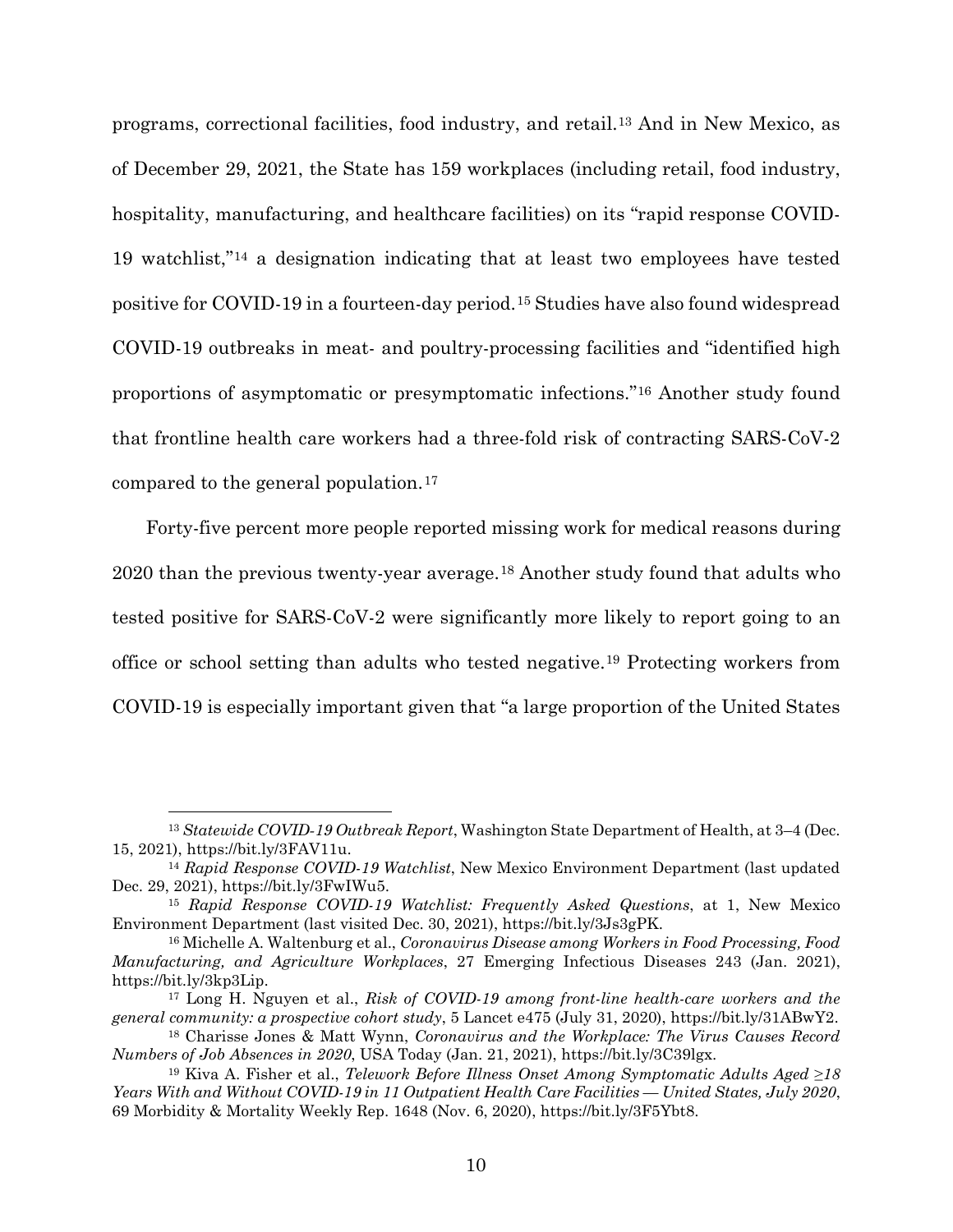workforce, across a variety of occupational sectors, are exposed to disease or infection at work more than once a month."[20](#page-21-1)

### <span id="page-21-0"></span>**II. Vaccines Provide A Safe And Effective Way To Help Reduce Transmission Of COVID-19 In The Workplace.**

COVID-19 vaccines are safe. Before FDA authorized/approved and the Centers for Disease Control and Prevention recommended use of the COVID-19 vaccines in the population, scientists conducted extensive clinical trials. FDA, CDC, and their advisory committees then conducted rigorous reviews of the data, and continue to monitor the vaccines' safety.<sup>[21](#page-21-2)</sup> A study of more than six million people who received the Pfizer or Moderna vaccines found that serious side effects are very rare.<sup>[22](#page-21-3)</sup> Another study concluded that there is no increased risk for mortality among recipients of any of the COVID-19 vaccines, and that vaccine recipients had lower non-COVID-19 mortality risks than did unvaccinated people.<sup>[23](#page-21-4)</sup>

COVID-19 vaccines are also effective. First, each of the three vaccines greatly reduces the likelihood of contracting SARS-CoV-2. The Pfizer, Moderna, and J&J/Janssen vaccines are 91.3%, 90%, and 72% effective against infection,

<span id="page-21-1"></span><sup>20</sup> Marissa G. Baker et al., *Estimating the burden of United States workers exposed to infection or disease: A key factor in containing risk of COVID-19 infection*, PLoS ONE (Apr. 28, 2020), https://bit.ly/3BWDoq8.

<span id="page-21-2"></span><sup>21</sup> *Benefits of Getting a COVID-19 Vaccine*, CDC (last updated Nov. 29, 2021), https://bit.ly/3H6BsiF; Nicola P. Klein et al., *Surveillance for Adverse Events After COVID-19 mRNA Vaccination*, 326 JAMA 1390 (Sept. 3, 2021), https://bit.ly/3F1XQYM; *COVID-19 vaccine safety surveillance*, FDA (Dec. 7, 2021), https://bit.ly/3y1dDET.

<span id="page-21-4"></span><span id="page-21-3"></span><sup>&</sup>lt;sup>22</sup> Klein et al., *supra* note 21.<br><sup>23</sup> Stanley Xu et al., *COVID-19 Vaccination and Non–COVID-19 Mortality Risk* — Seven *Integrated Health Care Organizations, United States, December 14, 2020–July 31, 2021*, 70 Morbidity & Mortality Weekly Rep. 1520 (Oct. 29, 2021), https://bit.ly/3D1ZRn4. Although the CDC recently recommended the Pfizer or Moderna vaccines over the J&J/Janssen vaccine, the CDC's advisory committee made clear that "receiving any vaccine is better than being unvaccinated." Press Release, CDC, *CDC Endorses ACIP's Updated COVID-19 Vaccine Recommendations* (Dec. 16, 2021), https://bit.ly/3yzUTfJ.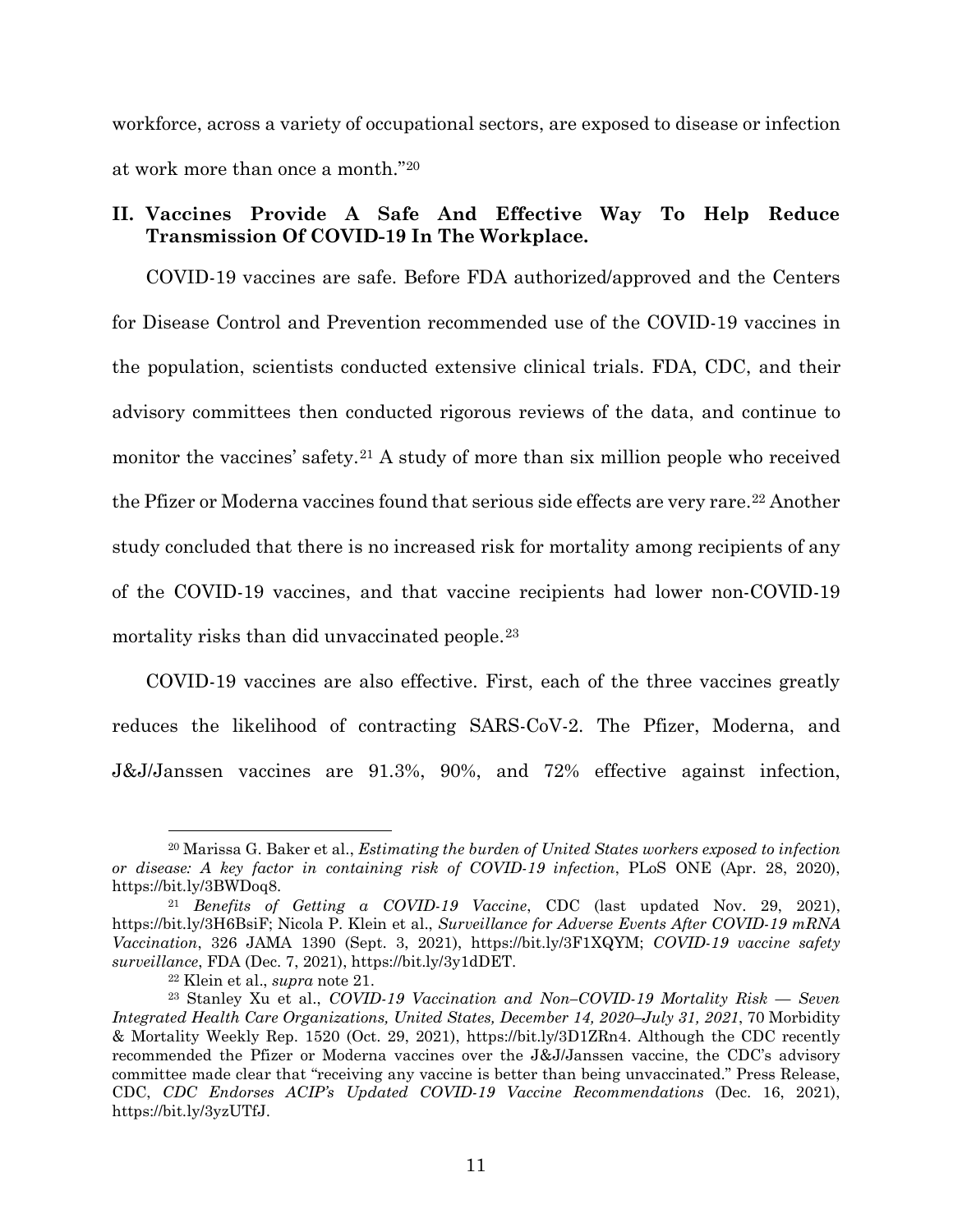respectively.[24](#page-22-0) A study of vaccine effectiveness between December 14, 2020 and August 14, 2021 found that vaccines were 80% effective at preventing SARS-CoV-2 infection among frontline workers.[25](#page-22-1) Although the vaccines' efficacy wanes over time, initial data on Pfizer booster shots, during a time when Delta was the prevalent variant, show that they may boost the vaccine efficacy to more than 95%.[26](#page-22-2) For comparison, the flu vaccination reduces the risk of flu illness by between 40% and 60%.[27](#page-22-3)

Second, each of the three vaccines is even more effective against serious illness and death. Studies have estimated the Pfizer, Moderna, and J&J/Janssen vaccines as 95.3%–97%, 95%, and 86% effective against severe disease, respectively.[28](#page-22-4) The vaccines are likewise highly effective against hospital admissions, "even in the face of widespread dissemination of the delta variant."[29](#page-22-5) According to one analysis, between March 11 and August 15, 2021, unvaccinated people accounted for 84.2% of patients hospitalized for COVID-19, including those infected with the Delta variant.[30](#page-22-6)

<span id="page-22-0"></span><sup>24</sup>Kathy Katella, *Comparing the COVID-19 Vaccines: How Are They Different?*, Yale Med. (Dec. 16, 2021), https://bit.ly/307jEU5.

<span id="page-22-1"></span><sup>25</sup> Ashley Fowlkes et al., *Effectiveness of COVID-19 Vaccines in Preventing SARS-CoV-2 Infection Among Frontline Workers Before and During B.1.617.2 (Delta) Variant Predominance — Eight U.S. Locations, December 2020–August 2021*, 70 Morbidity & Mortality Weekly Rep. 1167 (Aug. 24, 2021), https://bit.ly/3px2OGB.

<span id="page-22-2"></span><sup>26</sup> *Pfizer and BioNTech Announce Phase 3 Trial Data Showing High Efficacy of a Booster Dose of Their COVID-19 Vaccine*, Pfizer (Oct. 21, 2021), https://bit.ly/3EXQa9K. A study comparing people in Israel 60 years old and older who have and have not received third-dose boosters also provides support for the increased efficacy of booster shots. *See* Yinon M. Bar-On et al., *Protection of BNT162b2 Vaccine Booster against Covid-19 in Israel*, 385 New Eng. J. Med. 1393 (Oct. 7, 2021), https://bit.ly/327ijh2. 27 *Vaccine Effectiveness: How Well Do Flu Vaccines Work?*, CDC (last visited Dec. 30, 2021),

<span id="page-22-3"></span>https://bit.ly/3HifLMP.

<sup>28</sup> Katella, *supra* note 24.

<span id="page-22-5"></span><span id="page-22-4"></span><sup>29</sup> Sara Y. Tartof et al., *Effectiveness of mRNA BNT162b2 COVID-19 Vaccine Up to 6 Months*, 398 Lancet 1407, 1407 (Oct. 4, 2021), https://bit.ly/3ouPvqS.

<span id="page-22-6"></span><sup>30</sup> Mark W. Tenforde, *Association Between mRNA Vaccination and COVID-19 Hospitalization and Disease Severity*, 326 JAMA 2043 (Nov. 4, 2021), https://bit.ly/3bZBHhb.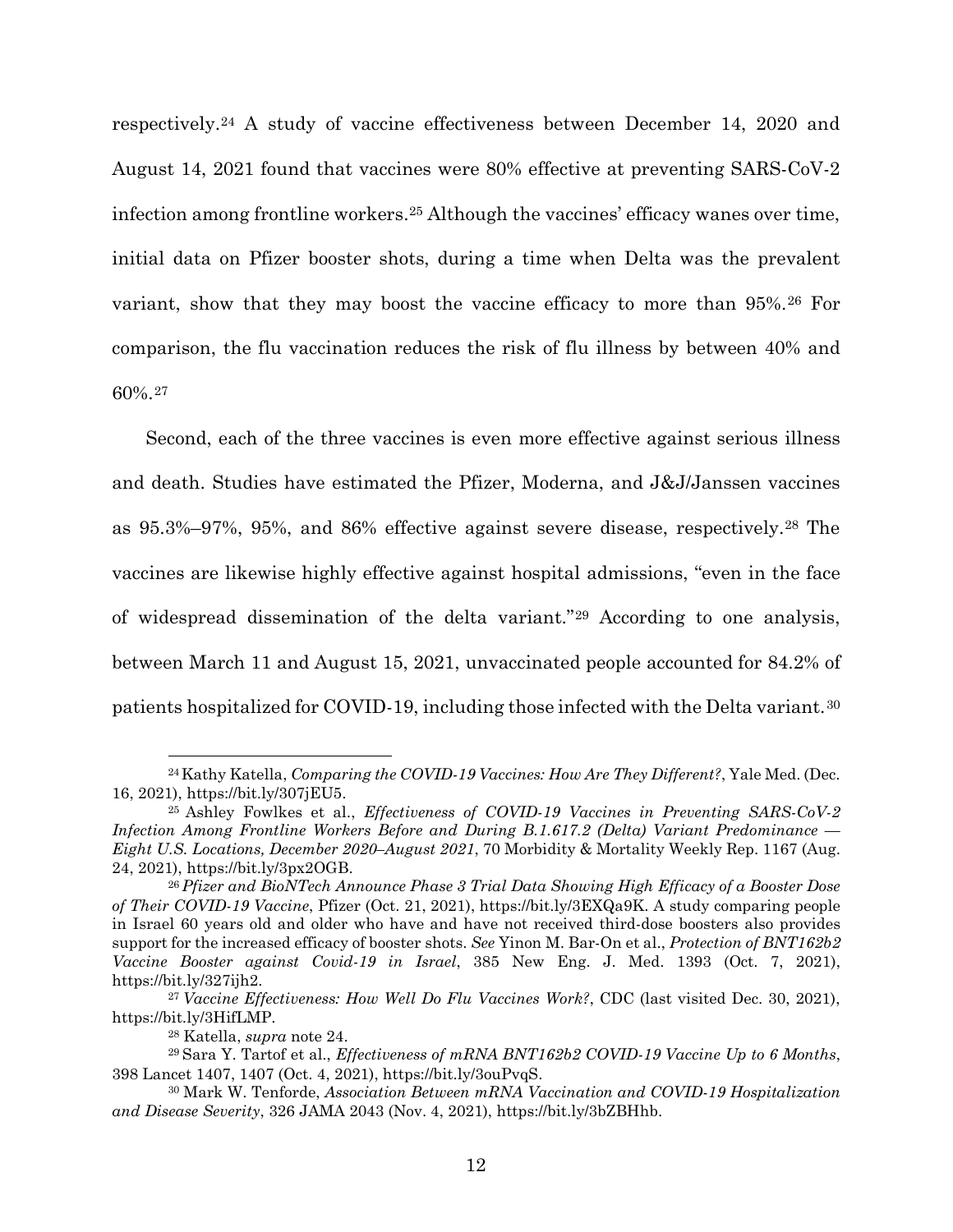As of November 27, 2021, the age-adjusted rate of COVID-19-associated hospitalizations in unvaccinated adults was more than 17 times that of fully vaccinated adults.[31](#page-23-1) Although research regarding vaccine efficacy against the Omicron variant is still developing, initial reports suggest that vaccination, including a booster, remains efficacious against severe disease.[32](#page-23-2)

Third, as OSHA acknowledged, evidence suggests that those who are fully vaccinated are contagious for shorter periods than unvaccinated people.[33](#page-23-3) Most importantly, "[r]egardless of viral loads in vaccinated and unvaccinated individuals, the fact remains clear that unvaccinated people pose a higher risk of transmission to others than vaccinated people, simply because they are much more likely to get COVID-19 in the first place."[34](#page-23-4)

### <span id="page-23-0"></span>**III. The More Workers Who Get Vaccinated, The Safer Workplaces Become.**

The more workers who get vaccinated, the closer we are to slowing the spread of the virus and creating a safer environment. As the American Medical Association has explained, "[t]he only way to truly end this pandemic is to ensure *widespread* vaccination."[35](#page-23-5) "By limiting viral spread, vaccination also minimizes opportunities for the introduction of more infectious variants through random mutation."[36](#page-23-6)

<span id="page-23-1"></span><sup>31</sup> *See Rates of laboratory-confirmed COVID-19 hospitalizations by vaccination status*, CDC (last updated Dec. 21, 2021), https://bit.ly/3oIwsZ4.

<span id="page-23-2"></span><sup>32</sup> *See* Carl Zimmer & Sheryl Stolberg, *New Studies Raise Hopes That Vaccines Prevent Severe Disease From Omicron*, N.Y. Times (Dec. 15, 2021), https://nyti.ms/3H3uCd4.<br><sup>33</sup> *See* COVID-19 Vaccination and Testing; Emergency Temporary Standard, 86 Fed. Reg.

<span id="page-23-3"></span><sup>61,402, 61,419 (</sup>Nov. 5, 2021).

<sup>34</sup> *Id.*

<span id="page-23-5"></span><span id="page-23-4"></span><sup>35</sup> Press Release, American Medical Ass'n, *AMA, AHA, ANA urge vaccinations as U.S. reaches 750,000 COVID-19 deaths* (Nov. 4, 2021) (emphasis added), https://bit.ly/3C07CIS.

<span id="page-23-6"></span><sup>36</sup> *Vaccination to Prevent COVID-19 Outbreaks with Current and Emergent Variants — United States, 2021*, CDC (July 27, 2021), https://bit.ly/3oFcakp.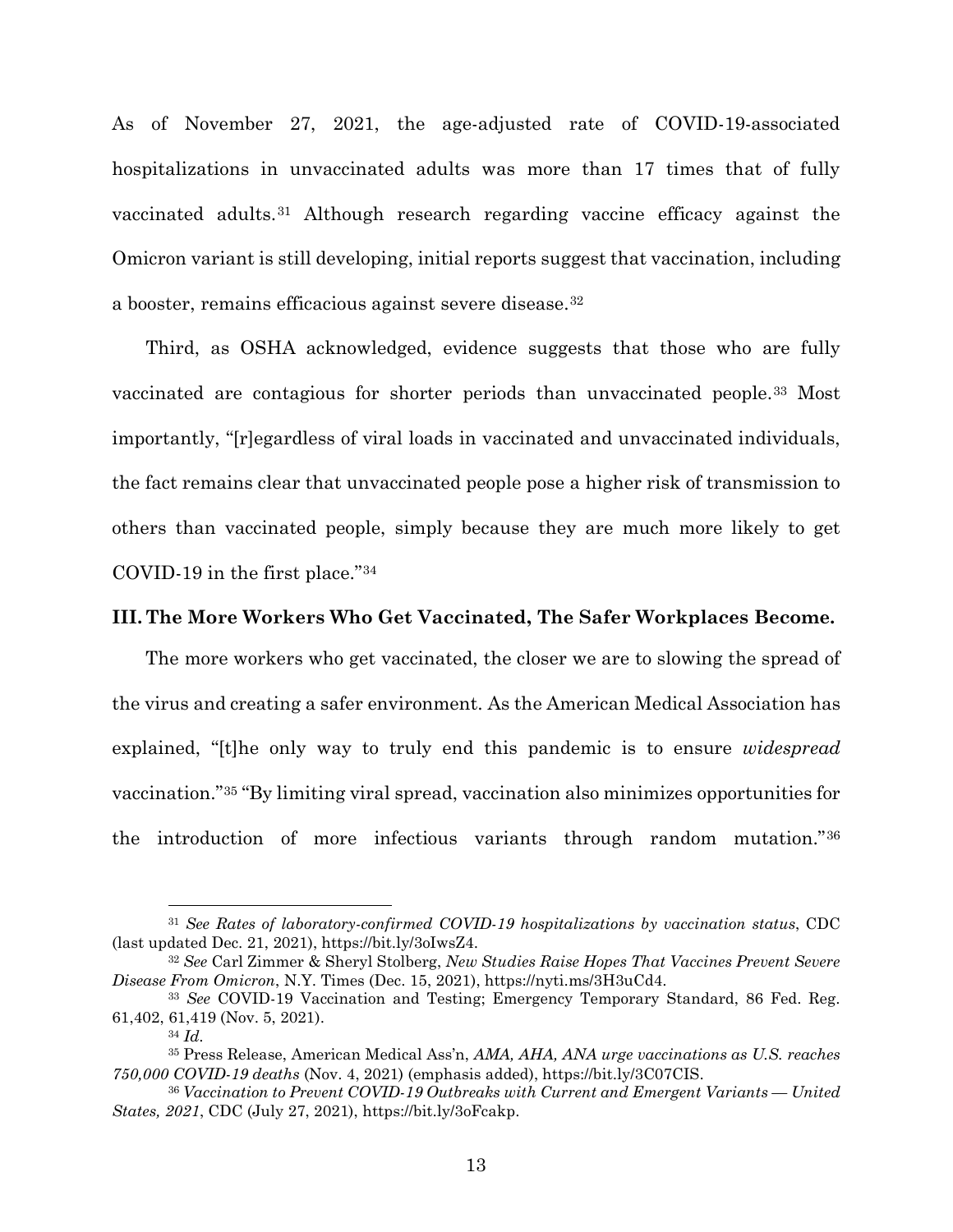Widespread vaccination is the only practical way to push the effective reproduction rate of the SARS-CoV-2 virus below one, the rate at which endemic transmission begins to die out.

Widespread vaccination reduces the likelihood of infections among both vaccinated and unvaccinated people. During the wave of Delta infections, "states with high vaccination rates  $(270\% \text{ of the population})$  are reporting lower numbers of vaccine breakthrough cases as well as hospitalizations and deaths from COVID-19."[37](#page-24-0) An analysis found that "[i]n the presence of high community prevalence of Covid-19, nursing homes with low staff vaccination coverage had higher numbers of cases and deaths than those with high staff vaccination coverage."[38](#page-24-1) Widespread vaccination is particularly important for people who cannot get vaccinated due to age or medical condition, as well as immunocompromised people, who remain particularly susceptible to infection even after vaccination.<sup>[39](#page-24-2)</sup>

History has shown that vaccine requirements are critical to achieving the degree of vaccination necessary to curb or eradicate infectious disease. Countries or states that mandated smallpox vaccination saw 10 to 30 times fewer smallpox cases than those that declined to do so[.40](#page-24-3) Before compulsory school vaccination laws were in place throughout the United States, states with strict vaccination requirements had

<span id="page-24-0"></span><sup>37</sup>Carlos del Rio et al., *Confronting the Delta Variant of SARS-CoV-2*, *Summer 2021*, 326 JAMA 1001, 1002 (Aug. 18, 2021), https://bit.ly/3bVL5Cj.

<span id="page-24-1"></span><sup>38</sup> Brian E. McGarry et al., *Nursing Home Staff Vaccination and Covid-19 Outcomes*, New Eng. J. Med., Correspondence (Dec. 8, 2021), https://bit.ly/3pQ7O9H.

<span id="page-24-2"></span><sup>39</sup> Katherine Lontok, *How Effective Are COVID-19 Vaccines in Immunocompromised People?*, Am. Soc'y for Microbiology (Aug. 12, 2021), https://bit.ly/3F24HBh.

<span id="page-24-3"></span><sup>40</sup> Rajaie Batniji, *Historical Evidence to Inform COVID-19 Vaccine Mandates*, 397 Lancet 791 (Feb. 27, 2021), https://bit.ly/3Fl2ykM.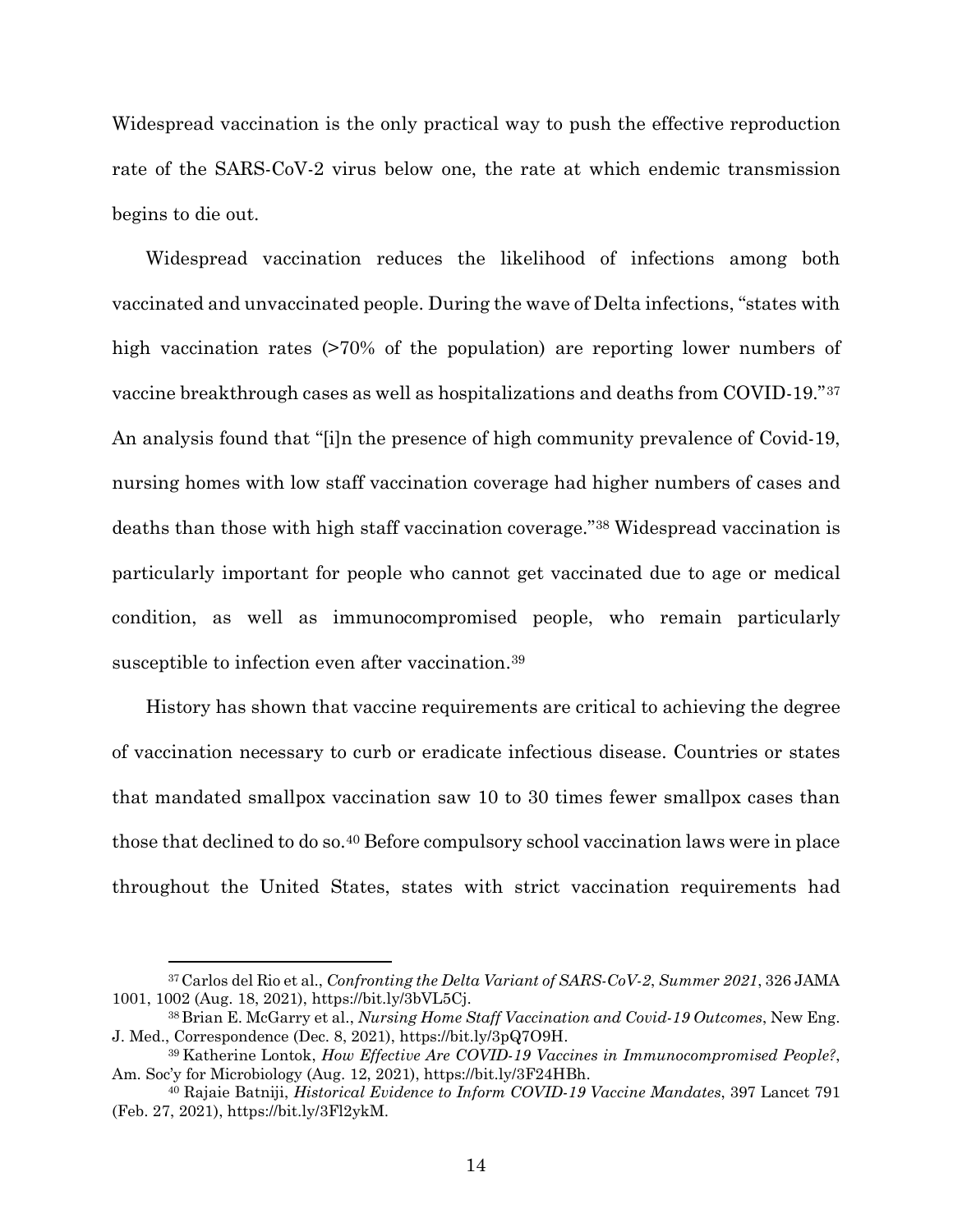incidence rates of measles less than half those of states that did not.<sup>[41](#page-25-0)</sup> More recently, Ohioans exposed to measles abroad resulted in "the largest outbreak documented in the United States in more than two decades.[42](#page-25-1) Approximately 89% of those who contracted measles were unvaccinated, but "high baseline vaccination coverage in the general community was probably effective against further spread of measles."[43](#page-25-2) COVID-19 spreads in communities with fewer vaccinated individuals, even if they are within or adjacent to communities with a higher proportion of vaccinated individuals. The more people who share a workspace who are vaccinated, the better protected all workers—vaccinated and unvaccinated alike—will be.

Applicants suggest that OSHA cannot establish the necessity of the ETS simply because OSHA did not require vaccines sooner. *See* Business Association Applicants' Mot. at 15. The timing of the ETS, however, does not undermine its necessity. OSHA's decision to issue the ETS within three months of FDA's full approval of a COVID-19 vaccine was consistent with the American Medical Association's policy recommendation that vaccine requirements are appropriate only after a vaccine has received full authorization, the vaccine is widely publicly available, and there has been a reasonable amount of time allotted for voluntary uptake of the authorized vaccine.[44](#page-25-3) Far from undermining the ETS's necessity, the timing shows that OSHA

<span id="page-25-0"></span><sup>41</sup> Kevin M. Malone & Alan R. Hinman, *Vaccination Mandates: The Public Health Imperative and Individual Rights*, in Law in Public Health Practice 262, 269 (1st ed., 2003), https://bit.ly/3BUviyg.

<span id="page-25-1"></span><sup>42</sup> Paul A. Gastañaduy et al., *A Measles Outbreak in an Underimmunized Amish Community in Ohio*, New Eng. J. Med. 1343, 1349 (Oct. 6, 2016), https://bit.ly/3Cm0RkY.

<sup>43</sup> *Id.* at 1350.

<span id="page-25-3"></span><span id="page-25-2"></span><sup>44</sup> *See FDA Approves First COVID-19 Vaccine*, FDA (Aug. 23, 2021), https://bit.ly/3ySIrYG; *Digital Vaccine Credential Systems and Vaccine Mandates in COVID-19 H-440.808*, American Medical Ass'n (last visited Dec. 30, 2021), https://bit.ly/3yUZf19.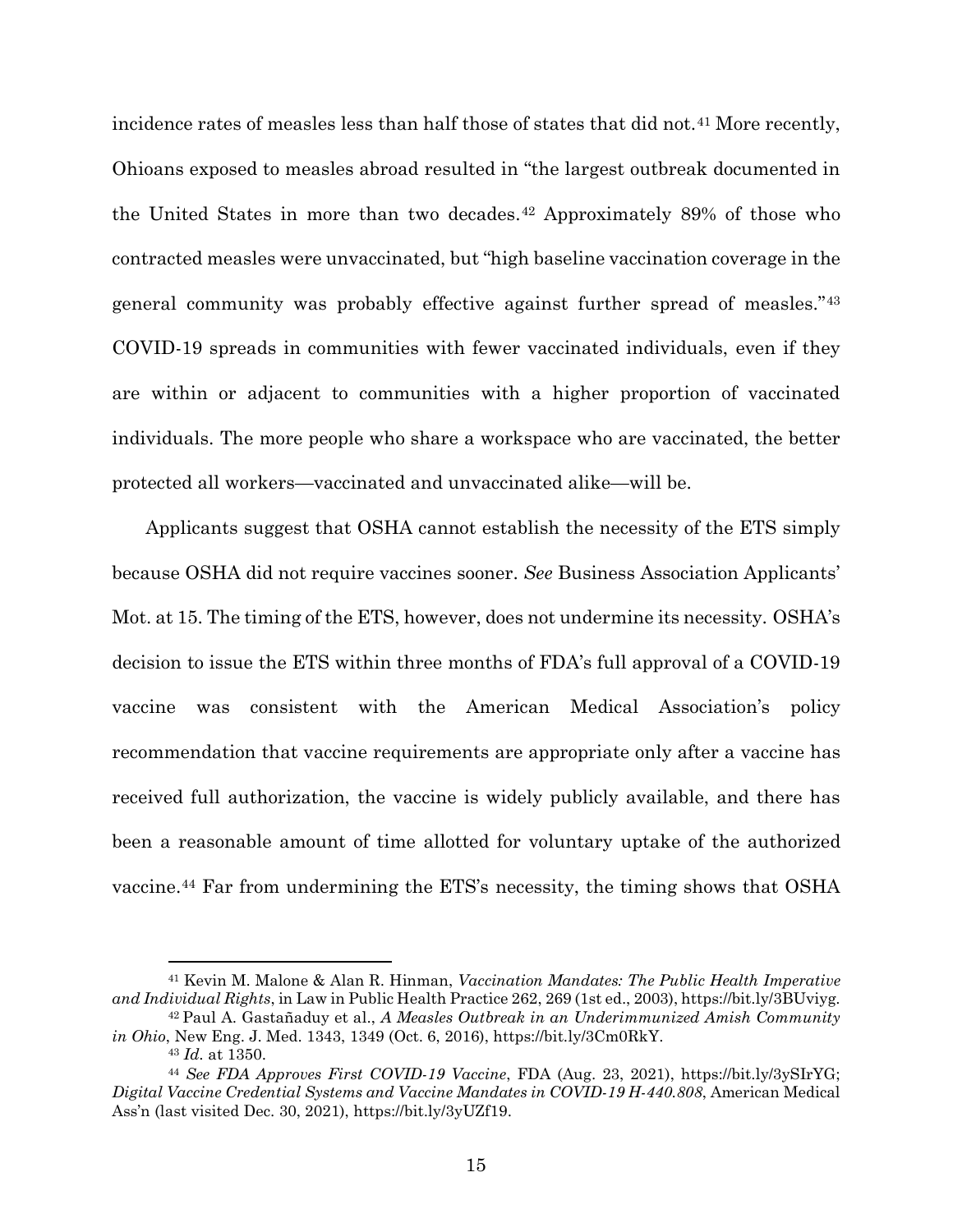made a considered decision consistent with medical best practices and its obligations under the law.

### <span id="page-26-0"></span>**IV. Widespread Vaccination Is The Most Effective Way To Protect Workers From COVID-19.**

The statistics on COVID-19 vaccine efficacy speak for themselves. No other measure has been shown to reduce the risk of infection, hospitalization, and death to the degree that vaccination does. The science is clear: no arguments against the need for vaccination are medically valid, other than to accommodate a medical contraindication.

Natural immunity—the immunity against SARS-CoV-2 that develops following recovery from infection—is not an adequate substitute for vaccination.[45](#page-26-1) Infection, unlike vaccination, carries a significant risk of death or serious illness. Moreover, vaccination better protects previously infected people against reinfection. Studies have shown that unvaccinated people are at least twice as likely to become reinfected as are vaccinated people.[46](#page-26-2) There is no evidence that vaccination is harmful to people who were previously infected.

Other mitigation measures, such as mask wearing and social distancing, remain important. They do not, however, provide the same level of protection against COVID-19 as vaccination. Although masks can be highly effective at limiting the

<span id="page-26-1"></span><sup>45</sup> *See* Catherine H. Bozio et al., *Laboratory-Confirmed COVID-19 Among Adults Hospitalized with COVID-19-Like Illness with Infection-Induced or mRNA Vaccine-Induced SARS-CoV-2 Immunity — Nine States, January–September 2021*, 70 Morbidity & Mortality Weekly Rep. 1539 (Nov. 5, 2021), https://bit.ly/3kvoBwR (finding 5.49 times higher odds of laboratory-confirmed COVID-19 among previously infected, unvaccinated patients than among fully vaccinated patients).

<span id="page-26-2"></span><sup>46</sup> Alyson M. Cavanaugh et al., *Reduced Risk of Reinfection with SARS-CoV-2 After COVID-19 Vaccination — Kentucky, May–June 2021*, 70 Morbidity & Mortality Weekly Rep. 1081 (Aug. 13, 2021), https://bit.ly/306e4Bg.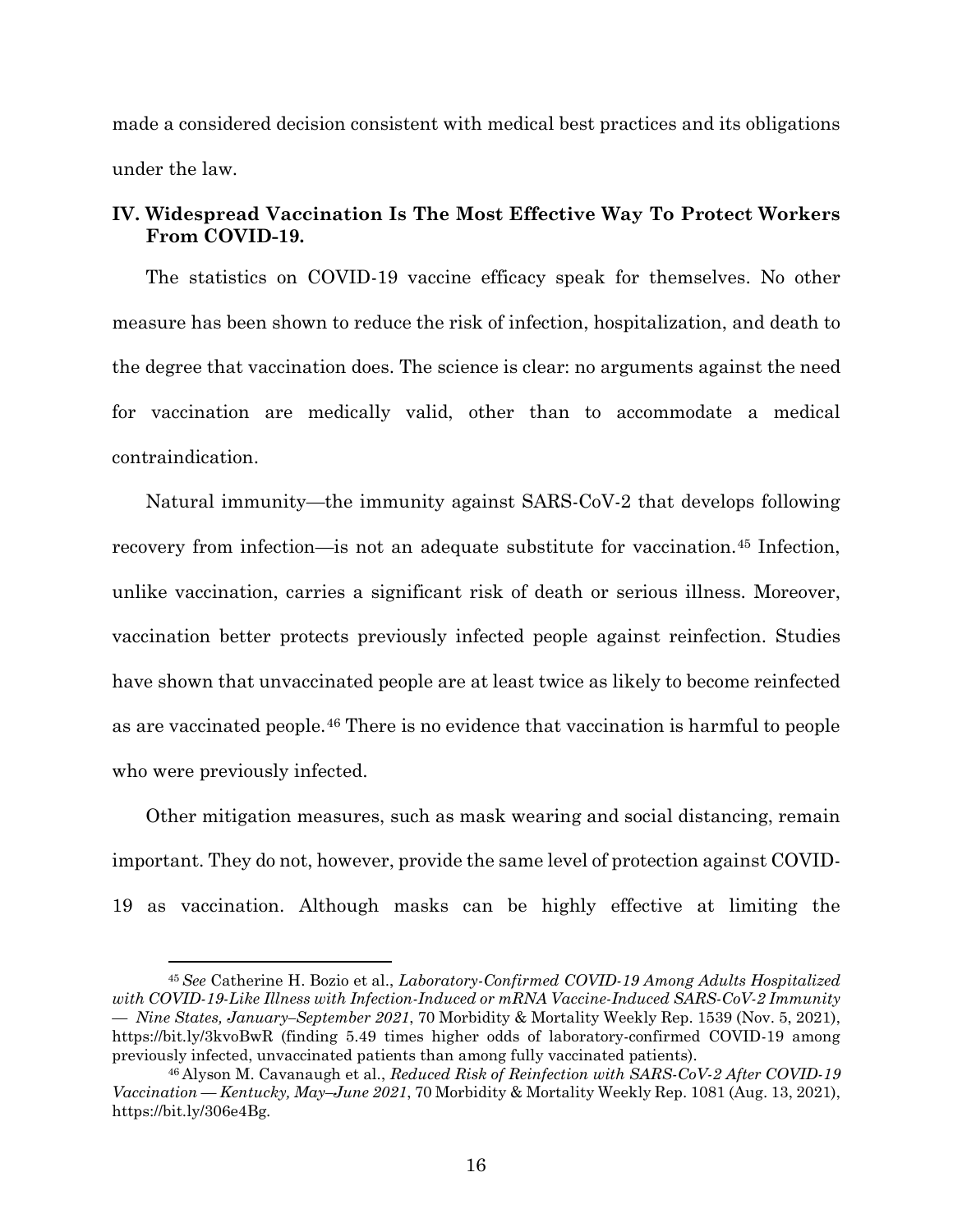transmission of SARS-CoV-2, many people choose not to wear masks, even when encouraged or legally required to do so. Noncontinuous mask-wearing has been shown to result in the spread of COVID-19 in the workplace.<sup>[47](#page-27-0)</sup>

Even for those who work remotely or outdoors at times, vaccination provides the best protection against COVID-19. The virus spreads through respiratory droplets or aerosols when an infected individual talks, breathes heavily, sings, coughs, or sneezes. Particles containing the virus can spread more than six feet, and infection can occur in a matter of minutes.[48](#page-27-1) Although rare, transmission may even occur through touching objects upon which viral droplets have landed, followed by touching the mouth, nose, or eyes.[49](#page-27-2) Workplace infection can thus occur even in environments that are outdoors, where employees' use of shared spaces is staggered or reduced, or where employees are in physical proximity to each other only rarely.<sup>[50](#page-27-3)</sup>

The ETS's alternative to vaccination—testing at regular intervals—protects workers better than no requirement at all. It does not, however, rise to the level of protection that widespread uptake of vaccinations would provide. The ETS is appropriately structured to "strongly encourag[e] vaccination."[51](#page-27-4) Immediate, widespread vaccination against COVID-19 is the surest way to protect the U.S. workforce and the public and to end this costly pandemic.

<span id="page-27-0"></span><sup>47</sup> Donatella Sarti et al., *COVID-19 in Workplaces: Secondary Transmission*, 65 Annals of Work Exposures & Health 1145 (Nov. 2021), https://bit.ly/3Cj6oJ3.

<sup>48</sup> *Appendices*, CDC (Nov. 12, 2021), https://bit.ly/3nbxAos.

<span id="page-27-2"></span><span id="page-27-1"></span><sup>49</sup> *Preventing and mitigating COVID-19 at work*, World Health Organization (May 19, 2021), https://bit.ly/3wMJ451.

<span id="page-27-4"></span><span id="page-27-3"></span><sup>&</sup>lt;sup>50</sup> Indeed, the World Health Organization considers remote workers at "lower risk[]," not no risk, of infection. *Id.* at 2.

<sup>51</sup> 86 Fed. Reg. at 61,402.